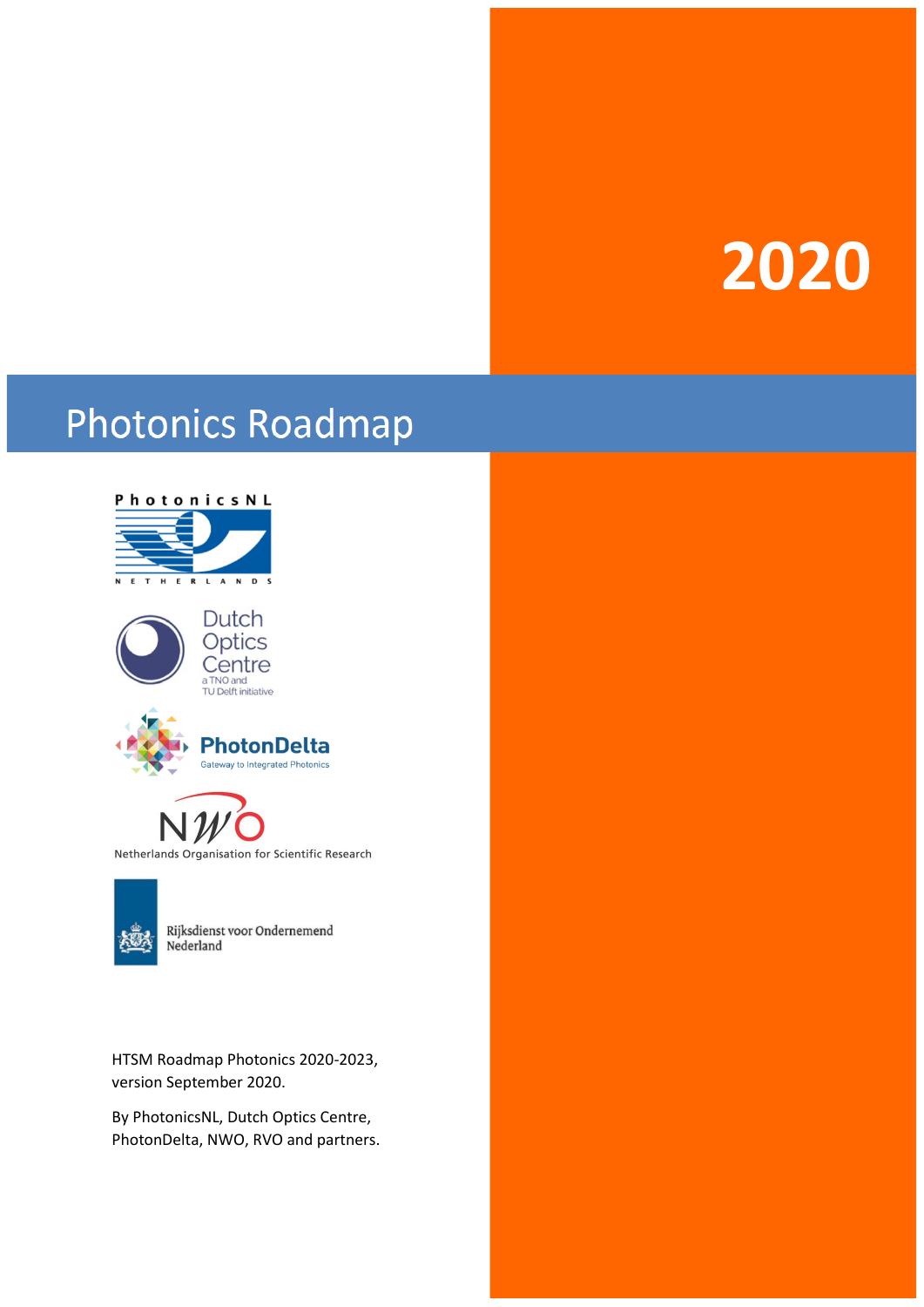# Inhoud

| 0.                                                                                         |    |                                                                                                |  |  |  |  |  |  |
|--------------------------------------------------------------------------------------------|----|------------------------------------------------------------------------------------------------|--|--|--|--|--|--|
|                                                                                            |    |                                                                                                |  |  |  |  |  |  |
|                                                                                            |    |                                                                                                |  |  |  |  |  |  |
|                                                                                            | 1. |                                                                                                |  |  |  |  |  |  |
|                                                                                            | 2. |                                                                                                |  |  |  |  |  |  |
|                                                                                            | 3. |                                                                                                |  |  |  |  |  |  |
|                                                                                            | 4. |                                                                                                |  |  |  |  |  |  |
|                                                                                            | 5. |                                                                                                |  |  |  |  |  |  |
|                                                                                            |    |                                                                                                |  |  |  |  |  |  |
|                                                                                            |    |                                                                                                |  |  |  |  |  |  |
|                                                                                            |    |                                                                                                |  |  |  |  |  |  |
|                                                                                            |    |                                                                                                |  |  |  |  |  |  |
|                                                                                            |    |                                                                                                |  |  |  |  |  |  |
|                                                                                            |    |                                                                                                |  |  |  |  |  |  |
|                                                                                            | 1. |                                                                                                |  |  |  |  |  |  |
|                                                                                            | 2. |                                                                                                |  |  |  |  |  |  |
|                                                                                            | 3. |                                                                                                |  |  |  |  |  |  |
|                                                                                            | 4. |                                                                                                |  |  |  |  |  |  |
|                                                                                            | 5. |                                                                                                |  |  |  |  |  |  |
|                                                                                            |    |                                                                                                |  |  |  |  |  |  |
|                                                                                            |    |                                                                                                |  |  |  |  |  |  |
|                                                                                            |    |                                                                                                |  |  |  |  |  |  |
|                                                                                            |    | 3.1 Implementation of this roadmap in public-private partnerships and ecosystems 27            |  |  |  |  |  |  |
|                                                                                            |    | 3.2 Linkage with other innovation instruments (e.g., public purchasing and risk investment) 30 |  |  |  |  |  |  |
| 3.3 Collaboration in and leverage with European and multi-national policies and programs31 |    |                                                                                                |  |  |  |  |  |  |
|                                                                                            |    |                                                                                                |  |  |  |  |  |  |
|                                                                                            |    | 4.1 Partners in this roadmap from industry, science, departments, regions and cities32         |  |  |  |  |  |  |
|                                                                                            |    | 4.2 Process followed in creating and maintaining this roadmap (with role of SME) 32            |  |  |  |  |  |  |
|                                                                                            |    |                                                                                                |  |  |  |  |  |  |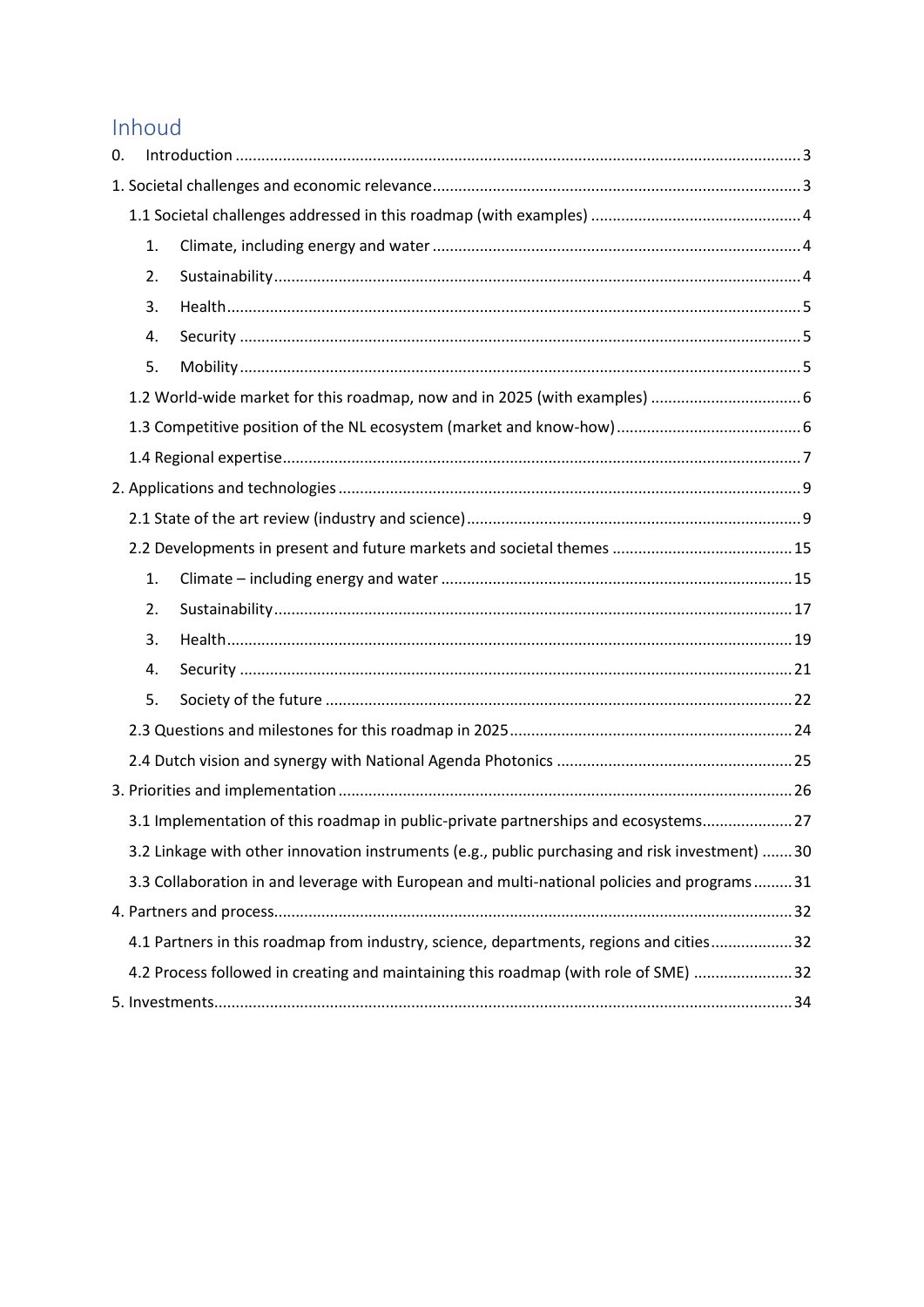# <span id="page-2-0"></span>0. Introduction

Since 2018 the Photonics Roadmap is based on the Societal Challenges as described by the Dutch Top Sectors. During the last 3 years there have been some important developments in the world and in the field of photonics in particular.

The photonics ecosystem in the Netherlands has evolved since the last Roadmap. Through cooperation at national level important steps forward have been made. The National Photonics Agenda, the higher TRL level of Integrated photonics initiated by PhotonDelta and the further clustering of the optics community through PhotonicsNL and Dutch Optics Centre. Also the bridging of photonics, as an important enabling technology, with multiple application areas and technologies, for example Quantum Technologies and Artificial Intelligence. Last but not least the increased interactions of the Dutch Photonics Ecosystem with international partners.

Photonics as an enabling technology is recognized and embedded in the *Kennis- en Innovatieagenda Sleuteltechnologieën 2020-2023*, 15 October 2019 and various *Meerjarenprogramma's* (MJP's) for example #21 Photonics for Society, #22 Integrated Photonics, #23 Light & Intelligent Lighting and #93 Photovoltaic Technology (Solliance) and crosslinked with the other Roadmaps in HTSM. Photonics has also a major role in the *Groeifonds* proposal for Quantum Technologies.

Another important development is the increase of interest by the financial sector. PhotonDelta has leveraged this interest in several investment rounds, resulting in multiplications of the initial capital injections committed by PhotonDelta. As a result, there has been an increase in trust in the production promise of the front and back-end foundries.

The Covid-19 crisis has shown what role Photonics can play when it comes to tackling of issues like for example fast screening and cleaning of surfaces.

Compared to the previous Roadmap this updated Roadmap will give a more extensive overview of the role of Photonics to help solve Societal Challenges. Addressed by the link with other technologies and applications. This Roadmap is especially focused on the Research Agenda for the Netherlands but we realize that the valorization of research to business is an essential aspect to tackle the societal challenges which get attention with valorization aspects. It is within the potential of the photonics ecosystem in the Netherlands to create unicorns.

# <span id="page-2-1"></span>1. Societal challenges and economic relevance

Photonics is the key technology that uses the properties of light for a wide range of applications. The importance of photonics in supporting and enabling different services and products is increasing. As we aim to meet the demand for growing needs in the area of communication, living comfort and health our ambition is to do so while minimizing the environmental impact these technological developments have. The photonics ecosystem of the Netherlands encompasses more than 300 companies and institutions where thousands of people already work on photonics directly or indirectly, both at large companies and at many SMEs and start-ups in the sector.

In this document, we formulate the Photonics Roadmap, in which we want to unite our colleagues from the academic world, business and government. Our roadmap is based on the following starting points:

• Strengthening excellence. Dutch photonics research is internationally leading in various fields. It is important to maintain this position and, where possible, to strengthen it further. We also have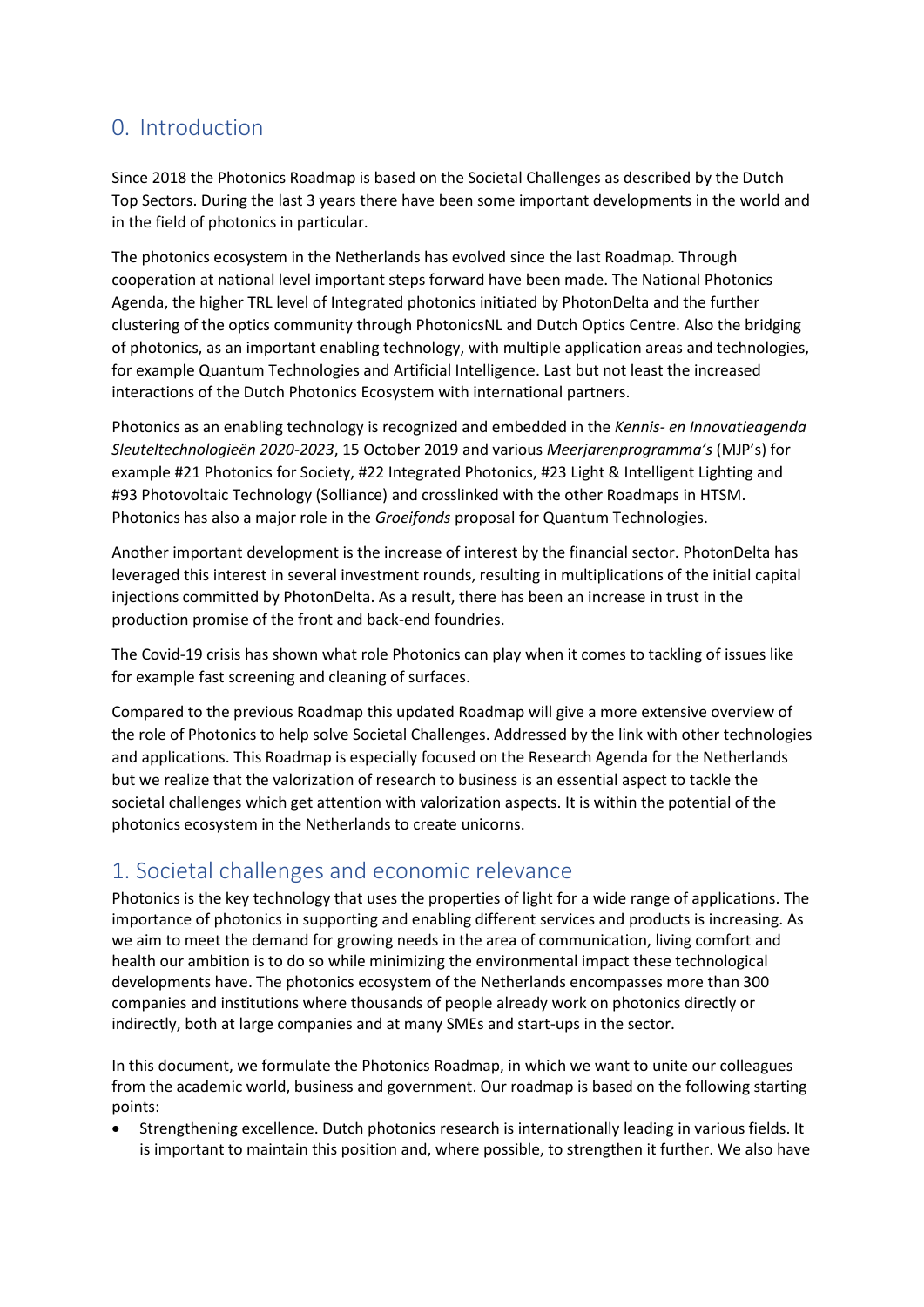to be careful that we don't miss the step between basic science and applications, that would limit innovation potential.

- Substantial contribution to societal challenges. Photonics currently has a strong impact in solving crucial contemporary societal challenges, for example the challenges related to Covid-19.
- Increase return from research. We must strive to valorize where possible much of the scientific knowledge and infrastructure.
- Attention to educating human capital. A highly educated population is crucial in realizing our ambitions whether we focus on excellent research or to the social and economic use of knowledge.
- Joint responsibility for the process by science, government and companies.

# <span id="page-3-0"></span>1.1 Societal challenges addressed in this roadmap (with examples)

Photonics is the physical science and the technology of light (photon) generation, propagation, modulation, signal processing, switching, amplification, detection and sensing. The Netherlands has a great history in the field of optics and photonics and to this day, the Dutch scientists and engineers are still pioneers in researching and developing new technology in the field of photonics.

As Key Enabling Technology (KET), photonics provides sustainable, energy-efficient, miniaturized and low-cost products that allow innovative solutions in a wide field of applications. As such, photonics contributes directly to solutions for the grand contemporary societal challenges.



#### <span id="page-3-1"></span>1. Climate, including energy and water

In order to reduce emission of greenhouse gases, more energy efficient photonic solutions are been developed. This includes very efficient light sources, (O)LEDs, energy generation by highly efficient solar cells and more energy efficient data centers by application of photonic ICs. Photonics in climate change can also be used for advanced detection technologies, such as earth observation using advanced optical pollution detection instrument (such as TROPOMI) and water quality & air safety analysis.

#### <span id="page-3-2"></span>2. Sustainability

Sustainability is a key driver for research and innovation in smart industry and smart farming. In a world with a growing population, sustainable industrial and agricultural solutions are essential. Photonics is used in Agro and Food through remote sensing for precision farming, LED-lighting in horticulture, vision for phenotyping, robotics for overall efficiency, optical sensors for water-, crop- and livestock monitoring, such as for the present nitrogen-crisis, for pollution, generation of gases from agriculture, for farming, to measure the quality of milk or gases emitted by livestock.

Furthermore, in the ideal circular economy with 0% wastage and 100% re-use for all production and products, photonics plays an important role in the advanced (optomechatronic) measuring techniques, for increasing performance of production processes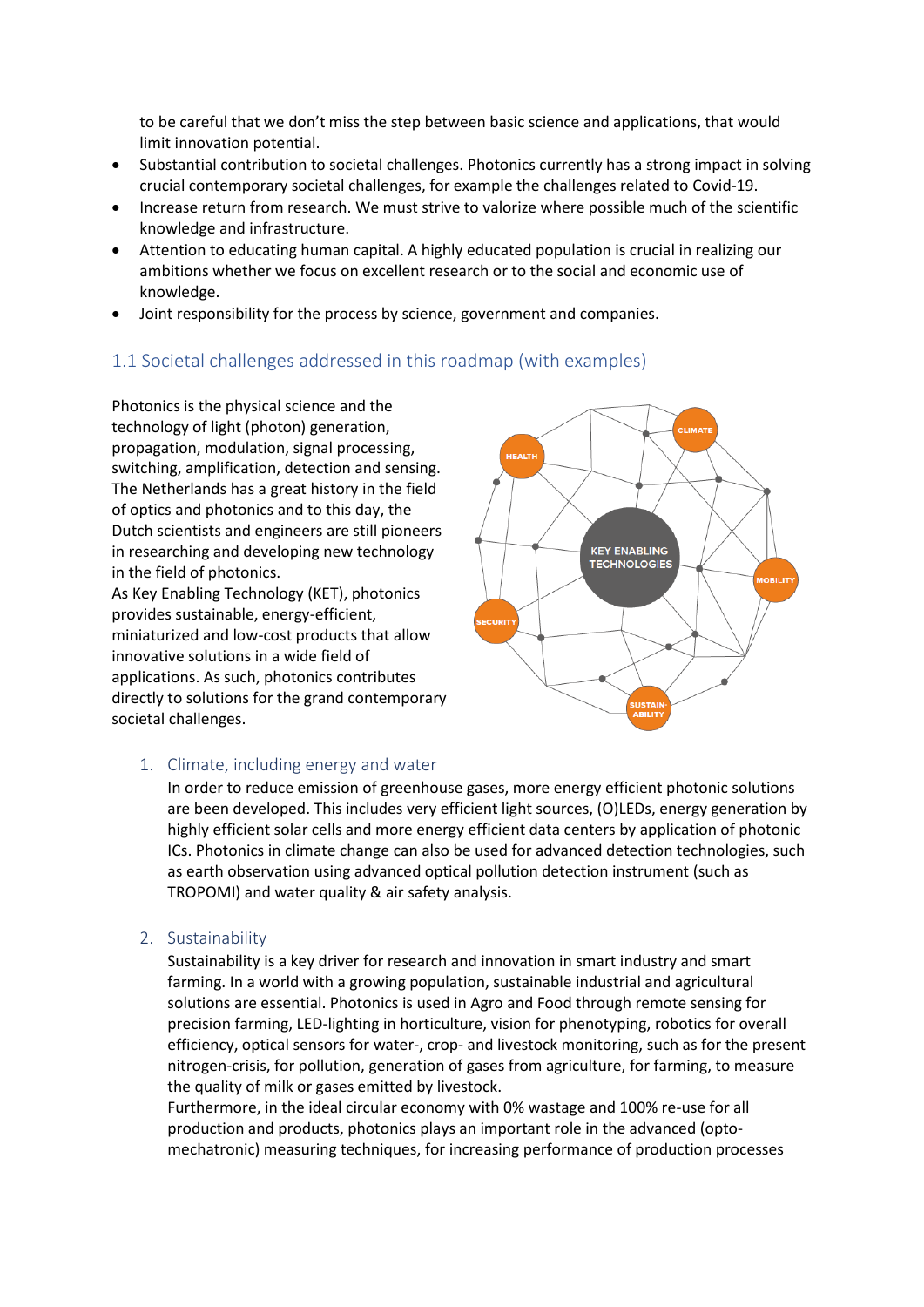(smart industry) and lowering waste (first time right design) with sensors, lasers, EUV lithography and 3D displays

Last but not least, no other technology has achieved comparable levels of increase of energy-efficiency as Photonics has for Communication and Computing. With a factor of 2 every 2 years (see Koomey's Law, for example), Photonics plays a key role in contributing to sustainability.

#### <span id="page-4-0"></span>3. Health

To increase longevity and quality of life for an increasingly aging population the use of biophotonic technologies and their implementation in new applications and services is of great interest. These include radical novel diagnostic approaches enabling early and reliable detection and prevention, new handheld or wearable (integrated) photonic diagnostic devices enabling point-of-care diagnostics, and monitoring of the evolution of diseases. In case of Covid-19, Photonics can enable all of this, on-site, which is essential.

#### <span id="page-4-1"></span>4. Security

With photonic sensing and imaging technologies we can realize higher levels of security and safety. For example, sophisticated surveillance, authentication and encryption technologies are used in the communication field as well as in logistics (e.g. nano-dust detection, Tera Hertz imaging technology and secure key and information exchange in a "quantum internet").

#### <span id="page-4-2"></span>5. Mobility

Smart and green mobility needs the development of various technologies. Photonics plays an important role when it comes to automotive and aerospace metrology and communications, low-latency networking technologies for autonomous mobility (e.g. LIDAR), as well as the future multi-terabit communication technologies based on optical infrastructure and -technology. From laser satellite communication to support of the growing Internet of Things, to integrated photonic devices increasing the capacity needed and lowering the energy consumed in internet datacenters around the world and more.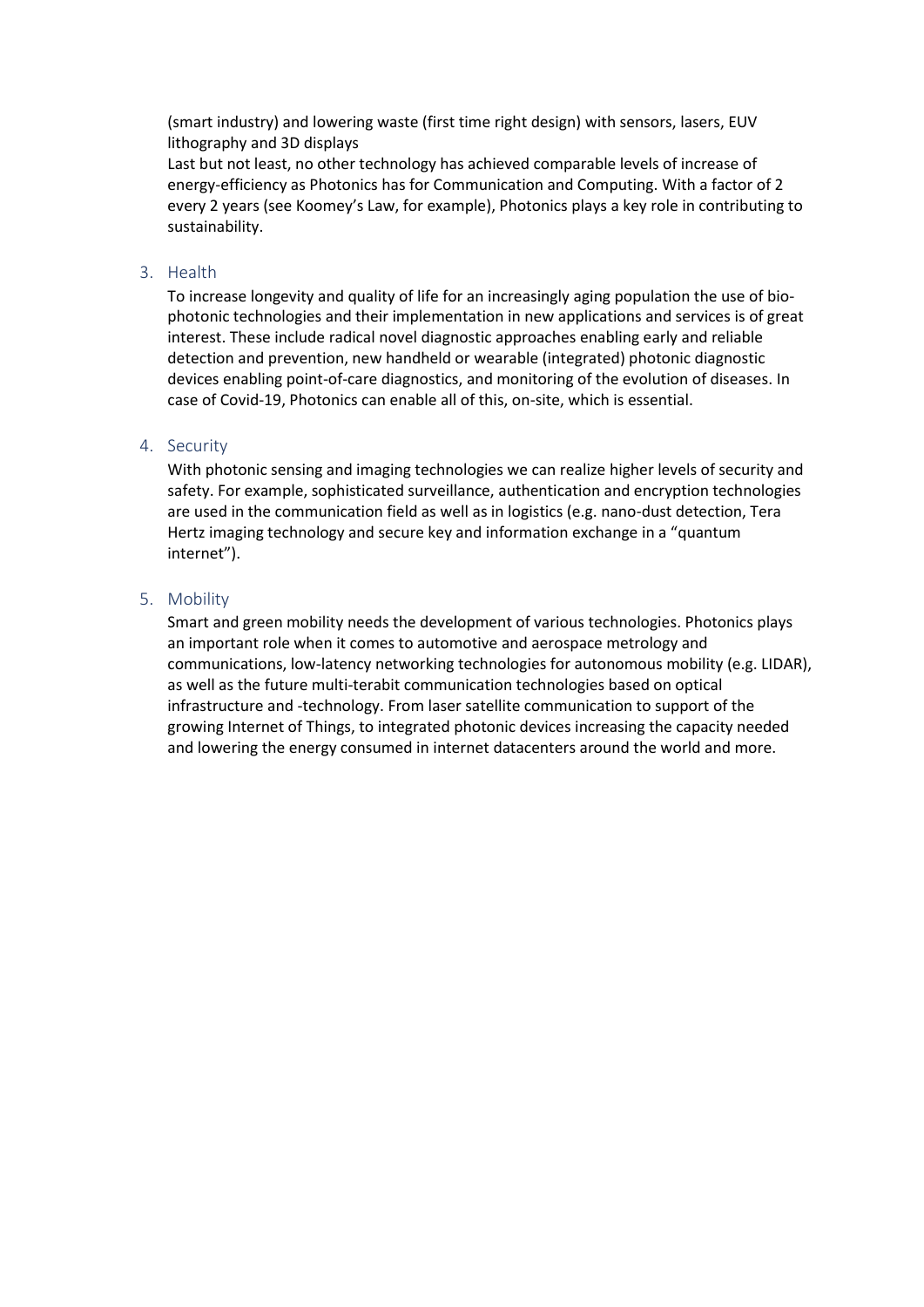

# Photonics as key enabling technology in top sectors and roadmaps in the Netherlands

# <span id="page-5-0"></span>1.2 World-wide market for this roadmap, now and in 2025 (with examples)

While the global photonics market has reached €600 billion, according to Europe's Age of Light, the estimation is that only 20% of the potential power and benefits of light technologies have been unlocked. With a compound annual growth rate (CAGR) of 6.2%, the European photonics industry is growing four times faster than the European GDP.

During the next transition towards digitization, it is clear that photonics technologies are essential and with further development, we are taking steps towards realizing 'Europe's Age of Light'. With about five thousand European photonics companies and organizations, Europe currently holds the second place in the world's market, just behind USA, and well ahead of China. The collective efforts of government, science and industry and the successful networking across Europe are an important part of this.

Photonics technologies are key enablers for future mega-markets such as Internet of Things (IoT), cybersecurity, quantum technologies, artificial intelligence, healthcare and additive manufacturing among others.

# <span id="page-5-1"></span>1.3 Competitive position of the NL ecosystem (market and know-how)

Photonics is a fast growing sector and therefore an important driver of employment and economic growth in the Netherlands.

An estimated 290 companies that are based in the Netherlands are active in photonics according to the Nationale Agenda Fotonica (NAF), with a total turnover of €4,2 billion. In the coming years more than 85 percent of the companies expect to achieve annual job growth of 5 to 20 percent or more.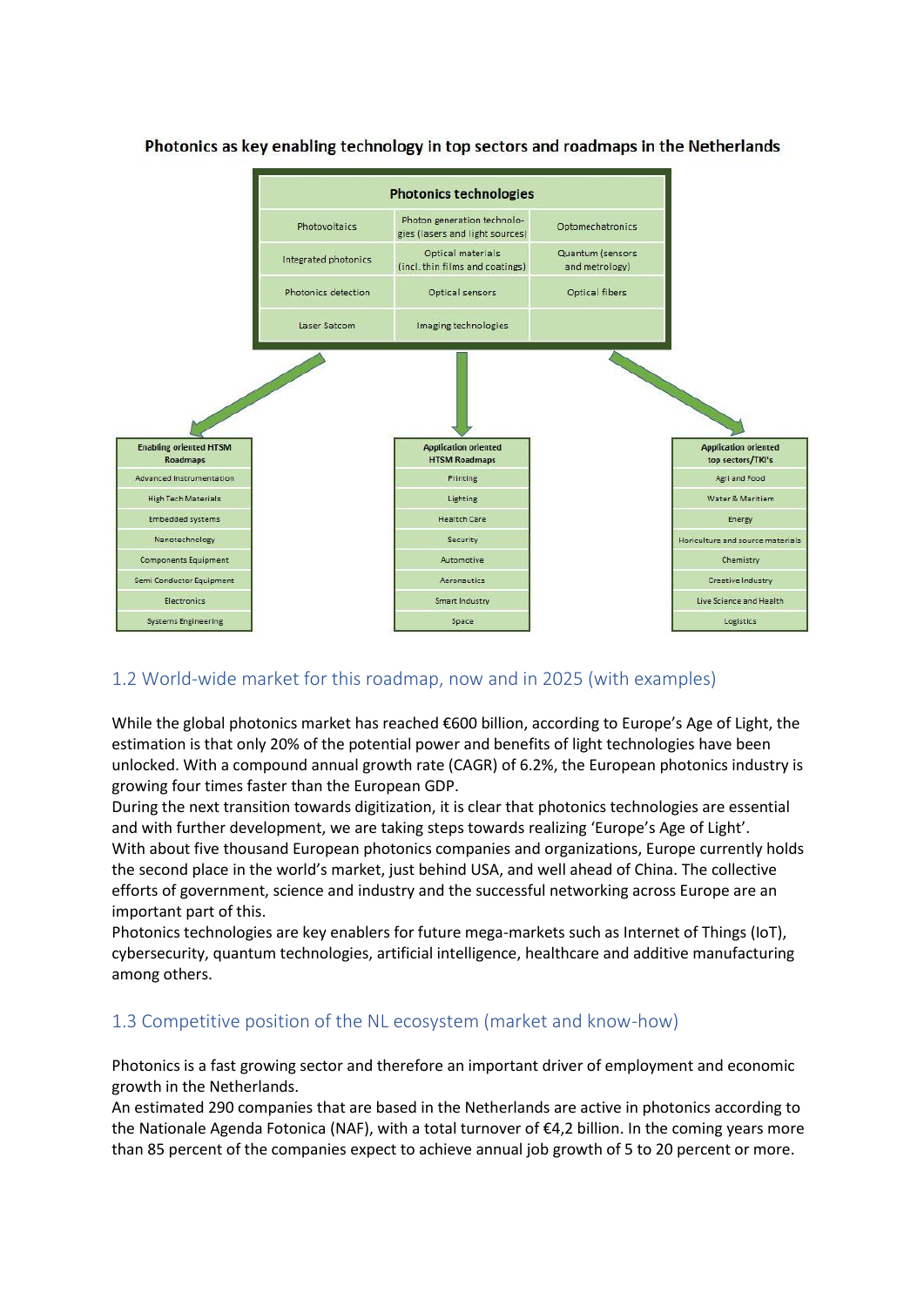The high growth expectations are reflected in the initiatives taken at the regional level. The provinces of Noord-Brabant, Overijssel and Gelderland collaborate in order to build on their strength in the field of integrated photonics aiming for thousands of new jobs in the future. The leverage photonics offers to the manufacturing industry and end markets is considerable. The EU Report Leverage of Photonics concludes that around 10% of the European economy depends on photonics for its competitiveness, both in terms of markets and jobs.

# <span id="page-6-0"></span>1.4 Regional expertise

The expertise required for photonics in the Netherlands is not concentrated in one location. There are many different locations working on a variety of topics. Below some examples:

- The Amsterdam region has a wide palette of photonic activities. The medical centers, VU and several start-ups are strong in medical photonics with a focus on the development of affordable minimally invasive screening methods to be able to make diagnoses very quickly and reliably. ARCNL and AMOLF are increasingly investing in computational imaging and metrology, as well as building a strong activity in EUV light sources, directly relevant for ASML. AMOLF and UvA are leading in the development of next generation photovoltaics, leveraging photonics for light management. Finally in the national QuantumDelta initiative quantum nanophotonics and photonic technology for quantum information are important. These are important in Amsterdam at AMOLF (quantum nanophotonics) and UvA (IqClock).
- The Nijmegen area is working on further integration of microelectronics with photonic technology as well as the knowledge for the large-scale packaging and testing of such chips ('back-end'). The strong supply chain of electronics is empowered through new initiatives, such as CITC to foster growth of the photonics industry.
- The Twente region, with the University of Twente and the MESA+ Nanolab, has a strong knowledge base with respect to the development and production of nanophotonics, in particular

silicon nitride integrated photonics, integrated lasers, microwave photonics, 3D nanophotonics, photovoltaics and scattering optics. Further activities focus on optical quantum information technologies within the Quant center, optical sensing and medical diagnostics; optomechatronic systems; generic packaging technology, integration with microfluidics and the assembly of photonics and electronic circuits. The University of Twente is actively

"Front-end monolithic integration of different functional materials on the passive silicon nitride platform represents an important effort towards the waferlevel production of fully integrated and tested photonic integrated systems." [University of Twente]

supporting start-up's through direct participation by supplying capital, IP and facility sharing with innovative start-up's such as Phix for assembly and packaging of integrated photonics and Quix for commercializing photonic based quantum technologies.

• The Eindhoven region has various photonics-based activities. They have a strong position in integrated photonic chips based on Indium Phosphide, in related materials and in communication systems. The region also builds actively on the developments needed for production and the back-end processes to bring these technologies to the market. Equipment manufacturing, including the required photonics technologies, is also strong in this region, for photovoltaic, microelectronics and healthcare applications. Photonic technologies for consumer electronics and lighting are also developed by many organizations. ASML as one of the biggest players in semiconductor manufacturing equipment develops EUV light sources, optical metrology and imaging together with partners from industry and academia throughout the Netherlands (TNO, ARCNL, TU Eindhoven, TU Delft, University of Twente).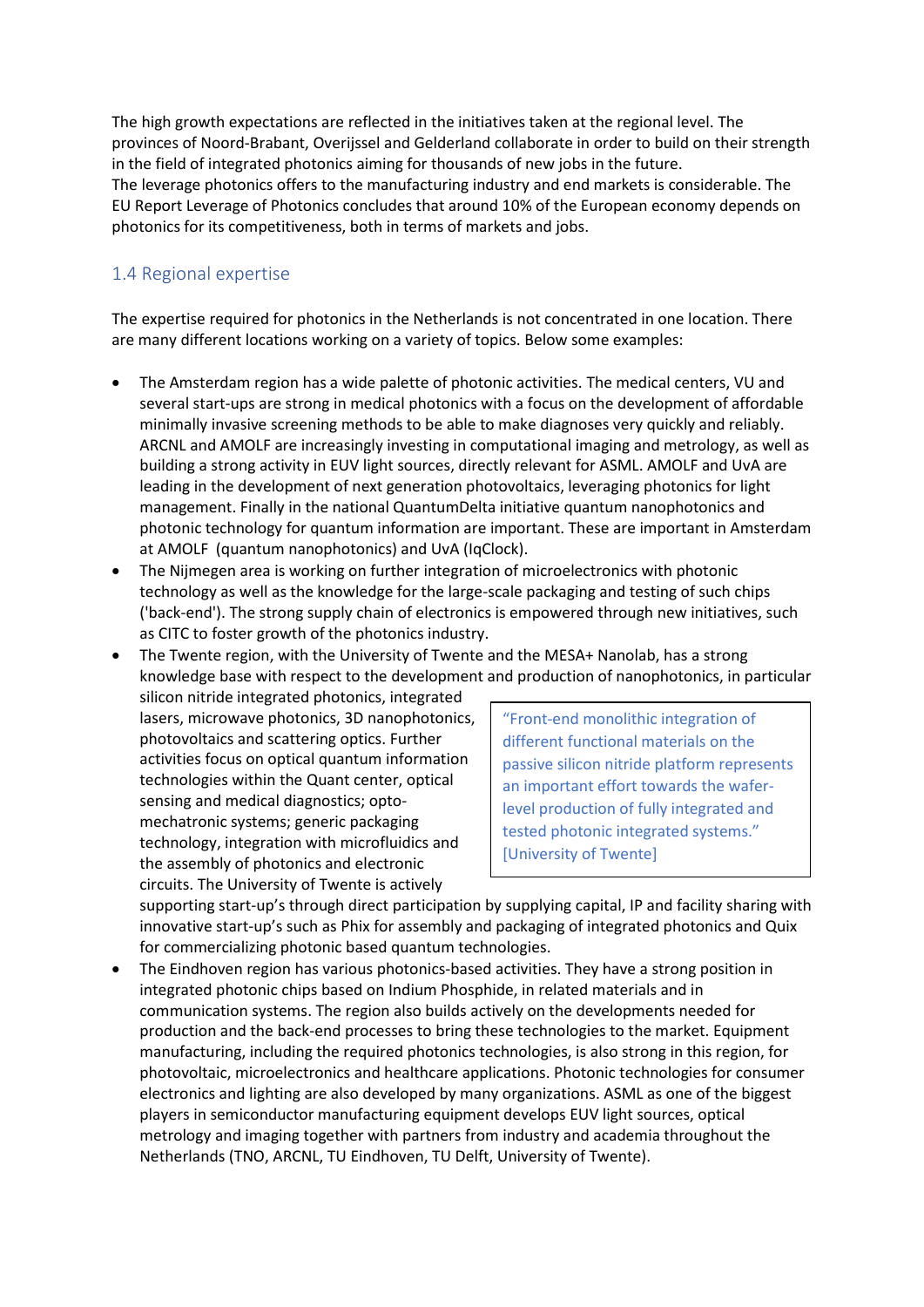- The South Holland region has a strong position in opto-mechatronic systems for applications in industry and space, and in imaging techniques leading to the development of precision instruments and analysis techniques. There are also development activities for the emerging field of quantum optics.
- In the North there are strong activities in light detection and Photo Voltaics.

For successful positioning within European and worldwide markets we present the Netherlands as a single, coherent, and well-synchronized photonics region. This is enabled by collaborations, network meetings and events, building projects together to link the different parts of the photonics research, and additional budgets specifically for collaborations.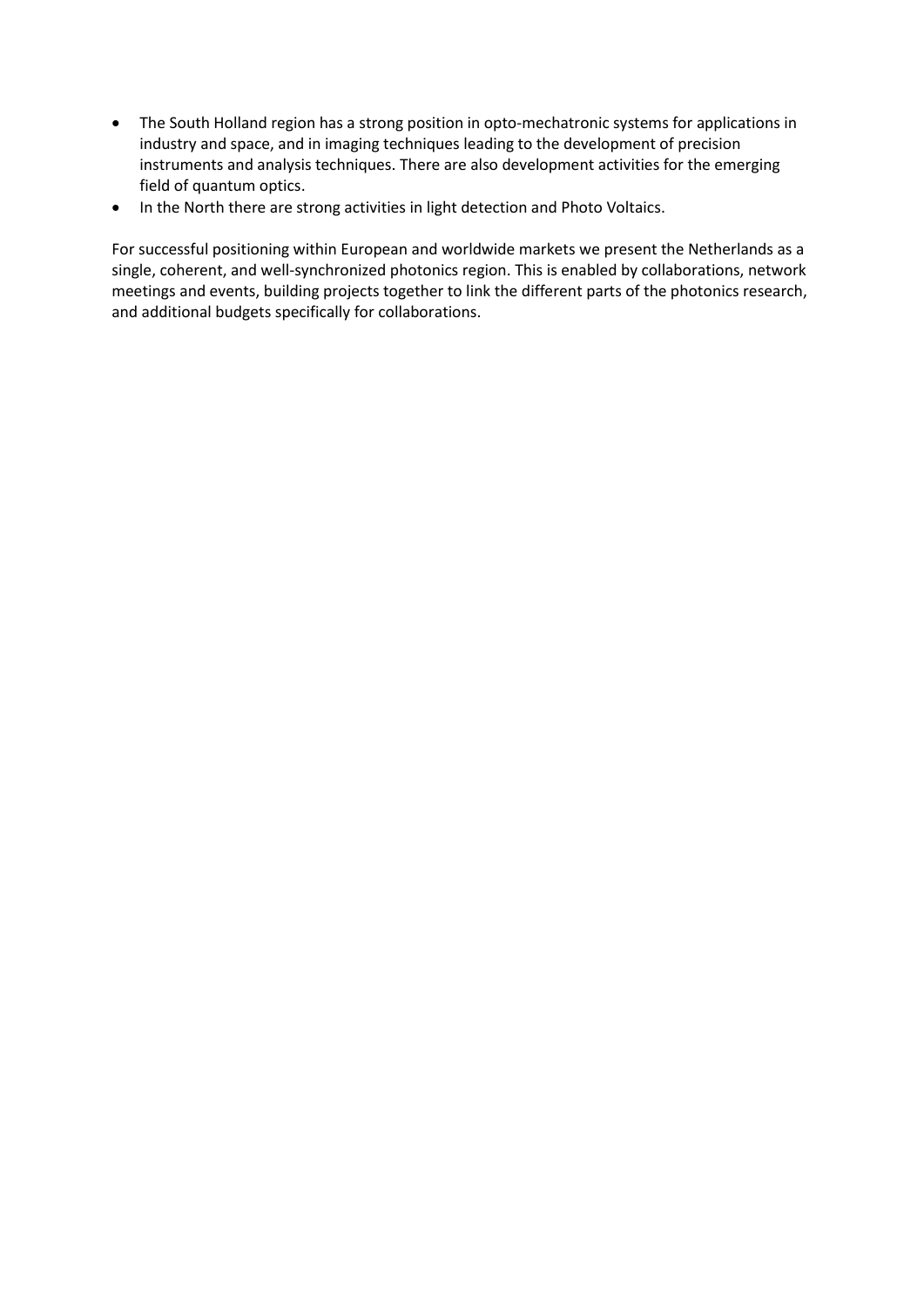# <span id="page-8-0"></span>2. Applications and technologies

Photonics is one of the key technologies for the 21st century enabling solutions for many of the global societal challenges. History shows that scientific and technological breakthroughs lead to new and revolutionary industrial activities and continue in the decades after the invention. The 21st century is the century of the photon and with the knowledge and technological breakthroughs we are ready to

'Open access manufacturing and innovation in photonic integrated circuits is organized by the European JePPIX platform, which is hosted by TU Eindhoven. PhotonDelta is organizing the eco-system which connects technology to supply chains and markets.' [TU Eindhoven]

profit from the photonic revolution: achieving a new level in the generation, control and the application of light in many high tech markets where Dutch industry and knowledge institutes will play a prominent role.

# <span id="page-8-1"></span>2.1 State of the art review (industry and science)

Photonics spans the entire field from coatings, free forms in imaging and non-imaging systems, fiber optics for communication, integrated optics, (near-field) microscopy, (bio)- medical optics, laser technology, nonlinear optics, (remote) sensing, metrology, spectroscopy, nano photonics, plasmonics, metamaterials, to quantum optics and quantum communication.

Dutch academic research is at the forefront of many of these topics and has a strong track record in translating innovations to the Dutch photonics industry. Photonics is an enabling technology for a wide range of applications, and it strengthens the competitive position of Dutch industry in many Top sectors and Roadmaps within the HTSM top sector.

Currently, there is a wide range of photonic technologies rapidly developing in the Netherlands, with some highlights of the recent achievements of universities, research institutes and companies mentioned in the text boxes.

'Wageningen University & Research has collected all existing knowledge and expertise in the PhenomicsNL platform to speed up developments in this field.' [WUR]

#### • **Freeforms and micro optics:** Freeform components

offer a large number of parameters for image quality optimization in a single optical surface. This enables developing more compact optical instruments with less components. Applications include remote solid state lighting, photovoltaics, microscopy, advanced spectroscopy, health instruments

and lithography. 3D printing of high quality micro optical components enables application of ultra-compact optical systems in large series, e.g. for smart phone cameras.

• **Generic Photonic integration Manufacturing:** Includes the development of generic integration platforms and foundry models. Addressed technologies comprise III-V semiconductors e.g. InP, TriPleX and SOI, Monolithic integration of functional materials into the more matures platforms to enhance functionality, CMOS post processing; assembly, alignment and fixation, RF

'Optical imaging is the most important imaging modality in Healthcare. Without Optics and Photonics, Healthcare would not exist. Optics in the medical imaging market is larger than for the wellknown radiological imaging applications.' [UVA-AMC]

processing in optical domain (microwave photonics), Integration of electronics and integrated photonics. Also photonics technology will be combined with e.g. fluidics and mechatronic technologies. Dutch businesses and knowledge institutes are also actively developing innovative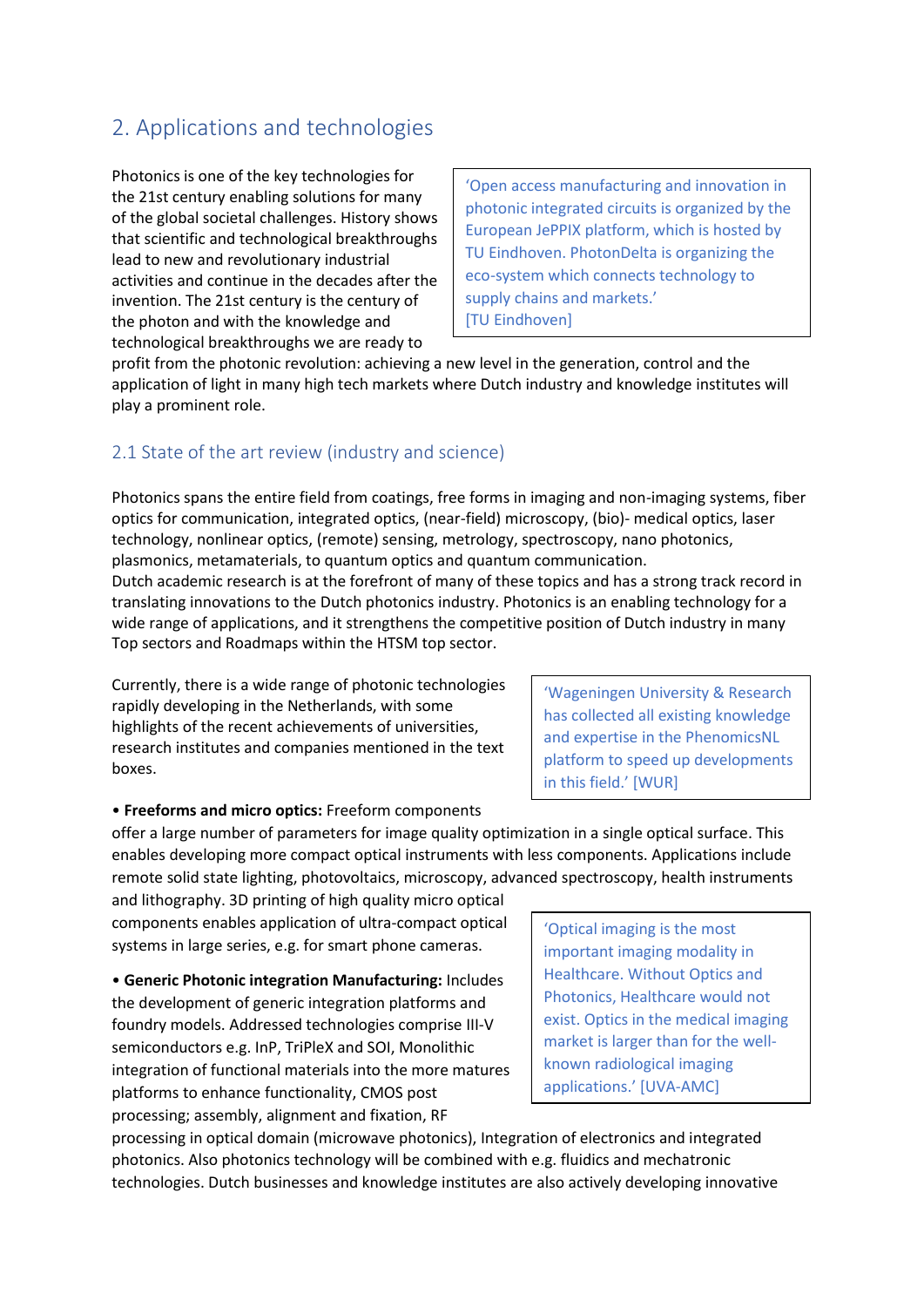packaging technologies (including micro-assembly, housing, integration of electronics and photonics, and fiber-to-chip coupling) for application of next generation photonic IC's (PIC's). TU/e uses PICs for example for gas (environmental) sensors, communications, (neuromorphic) computing, Lidar, biomedical imaging, metrology, quantum communications.

• **Photonics Integrated circuits for advanced computing:** Photonic integrated circuits are increasingly being considered for new computing paradigms, such as neuromorphic computing and quantum computing, for example as dedicated co-processors, accessible through the cloud. Such computers will outperform traditional (super)computers for specific tasks, such as deep learning for AI. Commercialization of these technologies has been taken up already globally, e.g., by Lightelligence, Lightmatter and Luminous for neuromorphic computing, and by PsiQuantum and Xanadu for quantum computing, often backed by large investments. In the Netherlands, TU Eindhoven and University of Twente have relevant research lines on these topics, and the start-up QuiX is bringing PIC-based quantum computing to the market. Given the PIC technology manufacturing ecosystem present here, and recognizing that AI is mostly driven by efficient hardware, the clear opportunity is to develop a key link in the value chain of AI, thereby creating a strategic position in a huge future growth market. Opportunities that build on Dutch strengths.

• **Adaptive optics:** optical components that can dynamically shape the wavefront of light, can be

used for astronomy (correcting atmospheric turbulence), industrial applications (compensation for thermal deformation) and biomedical applications. A growing

'The use of wavefront-shaping techniques allows to look deeper and deeper into otherwise opaque tissue' [University of Twente]

market for adaptive optics is in optical satellite communications. Spatial light modulators are used to create

wavefronts with programmable intensity and phase distribution.

'Increasingly we are working on `hybrid' photonics - simultaneous control of light and other engineered degrees of freedom like motion, spin, excitons,… We believe that this is required for real breakthroughs in photovoltaics (light and charge), quantum (light and spin) and nonlinear photonic simulators (light and excitons).' [AMOLF]

• **Next-generation optical metrology:** metrology for nanolithography will require coherent light sources at much shorter wavelengths, i.e. EUV and soft-X-rays. Dutch researchers develop such sources, as well as the novel metrology devices and methods required. Frequency comb lasers open up a range of novel spectroscopic techniques, and new metrology concepts.

• **Optical sensors:** Photonic structures, often integrated within fibers or optical circuits, make it possible to identify or characterize their environment in a non-destructive and often contact-less way. Examples include the identification of materials though their spectral fingerprint (e.g. gas

sensing, fluorescence and reflectance spectroscopy), the measurement of displacement, stress or acoustic waves (e.g. with fiber-Bragg gratings for example for the security of bridges) and 3D imaging systems for the automotive industry and for security applications. It also includes integrated optical biosensors for the early detection of diseases and monitoring the progression of diseases.

'Our group has developed cutting edge technology based on scattering correction using spatial light modulators, which is used in preclinical research worldwide.' [Utrecht University]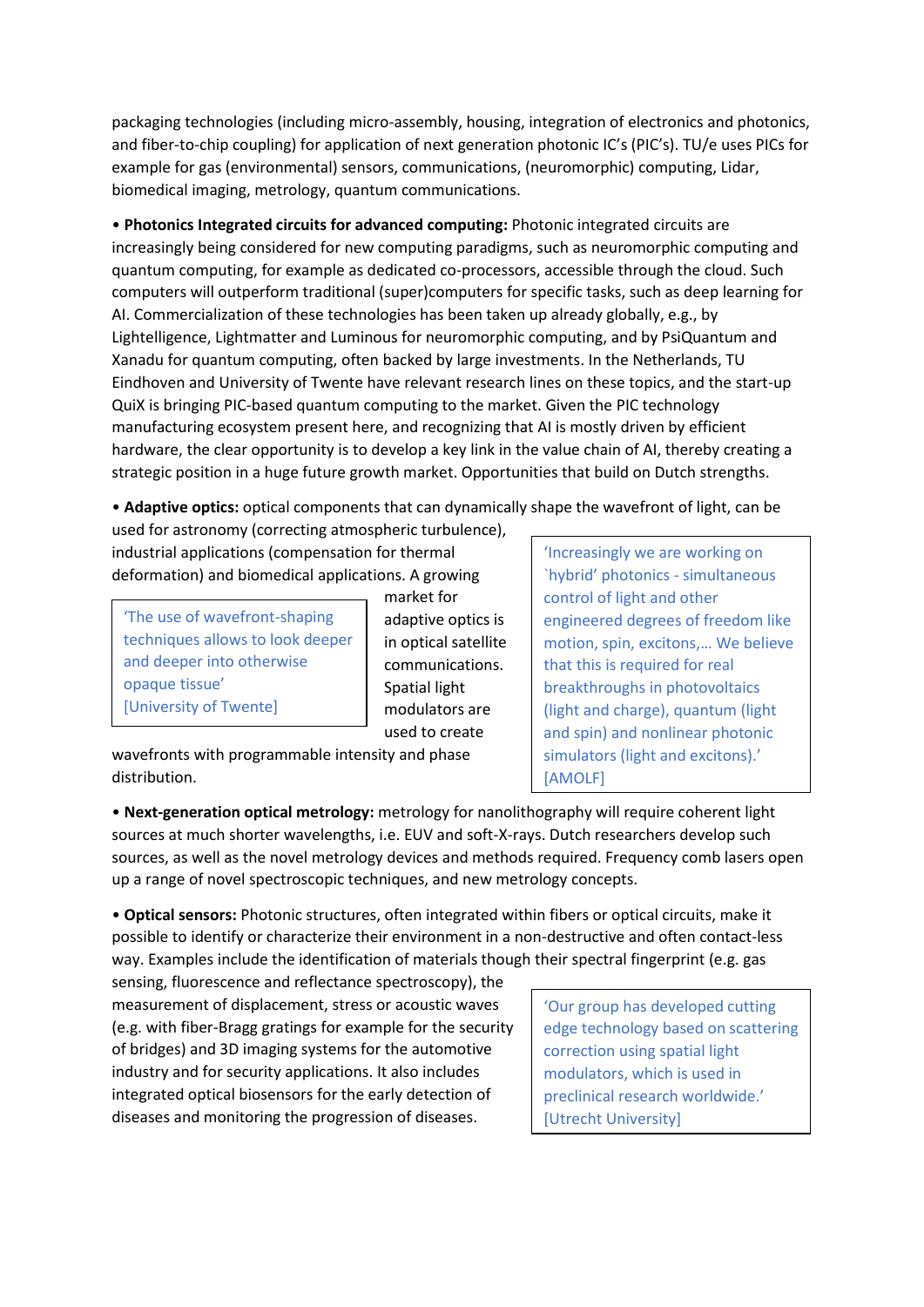• **Computational imaging (CI):** also known as 'lensless imaging' is an emerging technology that can lead to a revolution in imaging and sensing. In CI, computer algorithms are used to improve the performance of an imaging system beyond what is possible with optical components alone. This can

lead to higher resolution and sensitivity, but also to novel contrast mechanisms and automated detection of features (e.g. in semiconductor metrology, but also for medical diagnostics).

• **New methods and equipment for optics manufacturing:** includes injection molding, diamond turning, magneto-rheological finishing, and robot polishing.

• **New materials:** Includes semiconductors, glasses,

'FELIX is large-scale laser facility open to external users. The IR laser provides unique frequency tuning range required for spectroscopic applications such as IRIS (Infrared Ion Spectroscopy). Only 3 or 4 IR laser facilities comparable to FELIX exist world-wide.' [Radboud University]

plasmonic materials, metamaterials, photonic crystals, nano- (plasmonic) structures, quantum dots,

nano-crystals, 2D materials, nonlinear materials, doped materials, magneto optical, electro optical and random materials, organic materials, organic-inorganic combinations and new bio materials. Such innovations may be expected to enable photonic devices to function with improved efficiency and flexibility, in extreme environmental conditions, and in combination with other key enabling technologies such as microelectronics.

• **Generation of Light:** Sources include integrated lasers, solid state green LEDs, photonic crystal lasers and

'In Twente world-record narrowband integrated lasers are built' [University of Twente]

materials for light conversion (such as phosphors and quantum dots), quantum cascade lasers, VCSELs, supercontinuum sources, plasma sources, ultra-short pulses, high power lasers, THz sources, nano-

and, non-linear optical sources, free-electron based sources, broadband

VUV sources, fast tunable nanosecond lasers, new scintillation materials, On-chip amplifiers and lasers based on rare-earth ion doping, working at different wavelengths ranging from the visible till the mid-IR.

'Knowhow position: world-leaders in measurement of polarization and design of diffractive optical elements, well-known experts in wave-front control.' [Leiden University]

• **Light propagation and manipulation:** Integrated optical circuits, micro resonators, optical fibers, photonic crystal waveguides, plasmonics and metamaterials, spatial light modulation by refractive, diffractive and adaptive optical elements, scattering, beam shaping and deflecting, optical cloaking, temporal modulation of light or slowing of light, filters, non-linear optics and switching of light.

''In Eindhoven new materials, devices and circuits for nextgeneration integrated photonics are developed, together with their application in communication and sensing systems, in close cooperation with PhotonDelta and the European platform' [TU Eindhoven]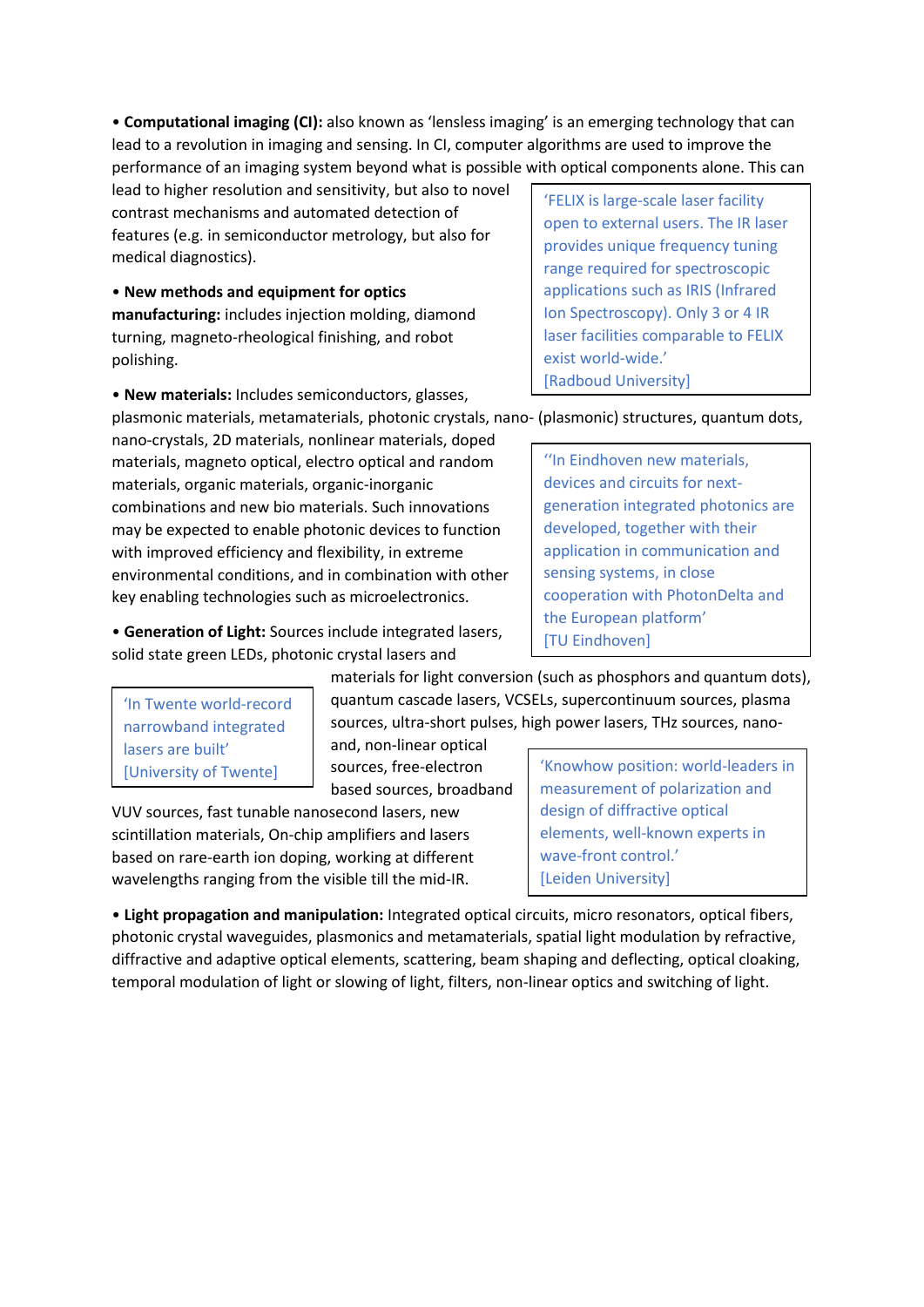• **Light interaction:** Nanostructures for light interaction at sub wavelength scales (nanophotonics),

interaction of light with waves, such as with plasmons, phonons, or light waves, coherent control, light for manufacturing (lithography) or data storage, light for medical diagnosis and treatment, optical tweezers, biooptics, new materials for collecting light and optimizing interactions.

• **Light detection:** Novel types of spectroscopy and microscopy, also with sub-diffraction limited resolution, (remote) sensing, new imaging systems, highly efficient

'In MESA+ researchers focus on key enabling technologies – nanotechnology, photonics, microand nano-electronics, biomolecular and polymer science, advanced materials, lab-on-chip, microfluidics – and exciting new cross-overs.' [University of Twente]

light harvesting structures, optical antennas, optical signal processing, near-field detection, interferometry and metrology, CMOS single-photon detectors and imagers and plasmon detectors.

• **Applications of displays:** applications of displays combined with sensors in Virtual Reality and Augmented Reality.

• **Photovoltaics:** solar panels play an increasingly important role in energy production, driven by innovations that push efficiency up, and module cost down, for Si panels. To break through the efficiency ceiling of Si photovoltaics, current research focuses on nanophotonic light management strategies, and novel materials such as perovskites. At the same time, photonic engineering promises architecture-integrated photovoltaics.

• **Quantum photonic technologies:** that is, technologies which use the quantum nature of light to achieve computation, communication or sensing tasks at levels

'The development of new tools for large area, noninvasive nanoparticle detection at the nanometer level (<50nm) is of extreme importance for contamination detection in the semiconductor industry. Also, such techniques could be applied to detection and visualization of biological nanoparticles to study weakly scatters such as viruses and exosomes, and for inspection of air pollution due to ultrafine dust (< 100 nm) which has also consequences to human health.' [TU Delft]

not possible with classical technology – rely crucially on integrated optics both as an enabling technology and as the core component. Applications of integrated photonics for quantum technologies include photonic quantum information processing, quantum key distribution, quantum random number generation, quantum metrology including inertial sensing.

#### • **Laser Satcom**

The ever-increasing demand for bandwidth and the number of devices and processes that need to be connected implies that existing forms of information exchange will be insufficient within a few years. The development of future multi-terabit communication technologies will be based on optical infrastructure and technology. Technologies needed to address these issues

range from laser satellite communications in support of the growing Internet of Things to integrated photonics devices that help increase communication capacity and reduce energy consumption in data centers and consumer communications around the world.

A variety of companies and organizations are already working on such networks. Europe's space agency ESA, for instance, has the EDRS, the European Data Relay System, which is being built in cooperation with Airbus Defence and Space. Companies like SpaceX and Facebook also have ambitious plans with regard to such space-based networks.

Many Dutch companies, such as VDL, DEMCOM Focal, TNO, Lionix International and Nedinsco, are active in this field. And there are several Dutch companies involved in space technology, like Airbus Defence and Space Netherlands, Hyperion Technologies and ISIS, who are good at building satellites.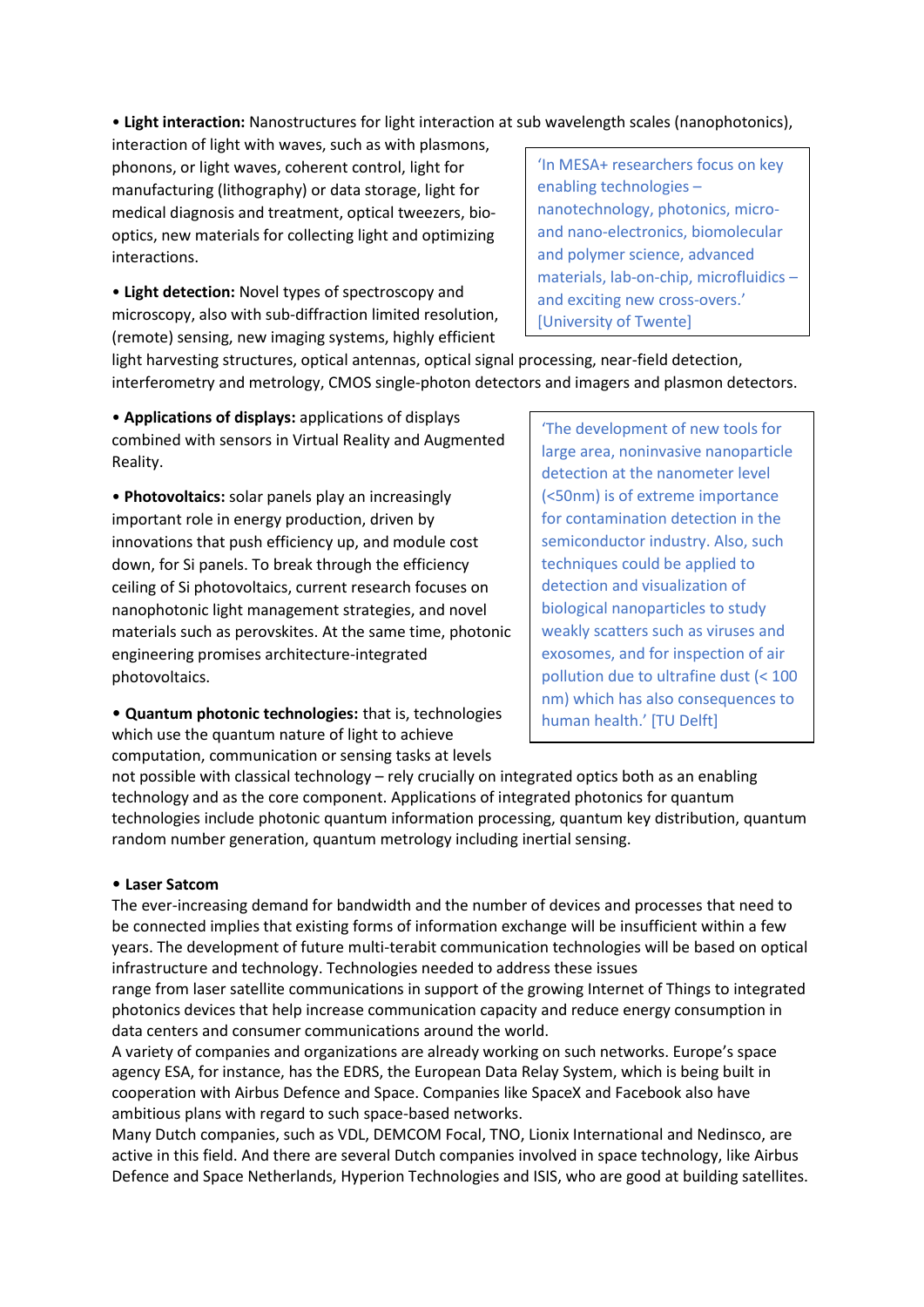Research on different aspects of optical communication, for both terrestrial and space applications, is performed by the 3 technical universities (Delft, Twente, Eindhoven) and also at KNMI, VU Amsterdam and Leiden University.

#### • **Quantum optics**

Quantum networks connecting and entangling long-lived qubits via photonic channels may enable new experiments in quantum science as well as a range of applications such as secure information exchange between multiple nodes, distributed quantum computing, clock synchronization, and quantum sensor networks. A key building block for long-distance entanglement distribution via optical fibers is the generation of entangled photonic telecom-wavelength qubits. Such building blocks, and many other quantum related systems, are now developed and analysed at TUDelft and TNO, cooperating in QuTech with worldleading companies like Microsoft.

Recently, Minister Ingrid van Engelshoven and European Commissioner Mariya Gabriel launched Europe's first public quantum computing platform: 'Quantum Inspire', developed by QuTech. Quantum Inspire makes the quantum computer accessible to everyone and is the first in the world to use a quantum processor made of scalable 'spin qubits'.

#### • **Artificial Intelligence**

Artificial Intelligence (AI) concerns the ability of machines to demonstrate intelligent behavior. AI is set to transform the way in which we live, work and travel. It will help us improve the competitiveness of Dutch industry and develop innovative solutions which will keep us healthy and safe.

TNO and Dutch Optics Centre work on combinations of AI, vision and optical sensing for applications in Smart Industry, Agrifood and Security.

#### • **Virtual Reality, Augmented Reality**

The technology of virtual and augmented reality (AR) has already come quite far, but not yet far enough. The stability of the image, the field of view, hand tracking and the ability to move tools along with it, still need to be improved to enable a broad use in industrial and medical applications. AR combined with special cameras and spectrometers can make things visible that are normally not visible to the human eye. Clever optical design is required to ensure that all of this can be fitted into a headset. DOC is active in developing these technologies jointly with industrial partners.

#### • **3D-metrology for robots**

The digitization of the manufacturing industry is one of the central themes for the Netherlands. This transformation is necessary in order to increase productivity, address the growing scarcity of qualified personnel, and promote future economic growth, making industry more sustainable. Smarter production processes make it possible to use raw materials more efficiently. The transformation to a digital industry requires new production, metrology and communication technologies within which photonics plays a major role.

Optical 3D-sensors are used to measure dimensions, position and orientation of objects during manufacturing and automated assembly processes, as the "eyes" of the robots. Some of the building blocks of this type of systems are available; however the integrated intelligent "robot & sensor" systems are still to be developed. We foresee that the future availability of affordable intelligent robots, equipped with several different types of sensors, will be a huge boost for application of robots in the manufacturing industry.

#### • **Sensors for AgriFood**

The composition of grass can be measured by optical techniques; dry matter, raw protein, raw fiber and sugar. Using this data the nutritional value of the harvested grass can be determined in realtime. A similar technology can be applied for monitoring the composition of manure, which is a real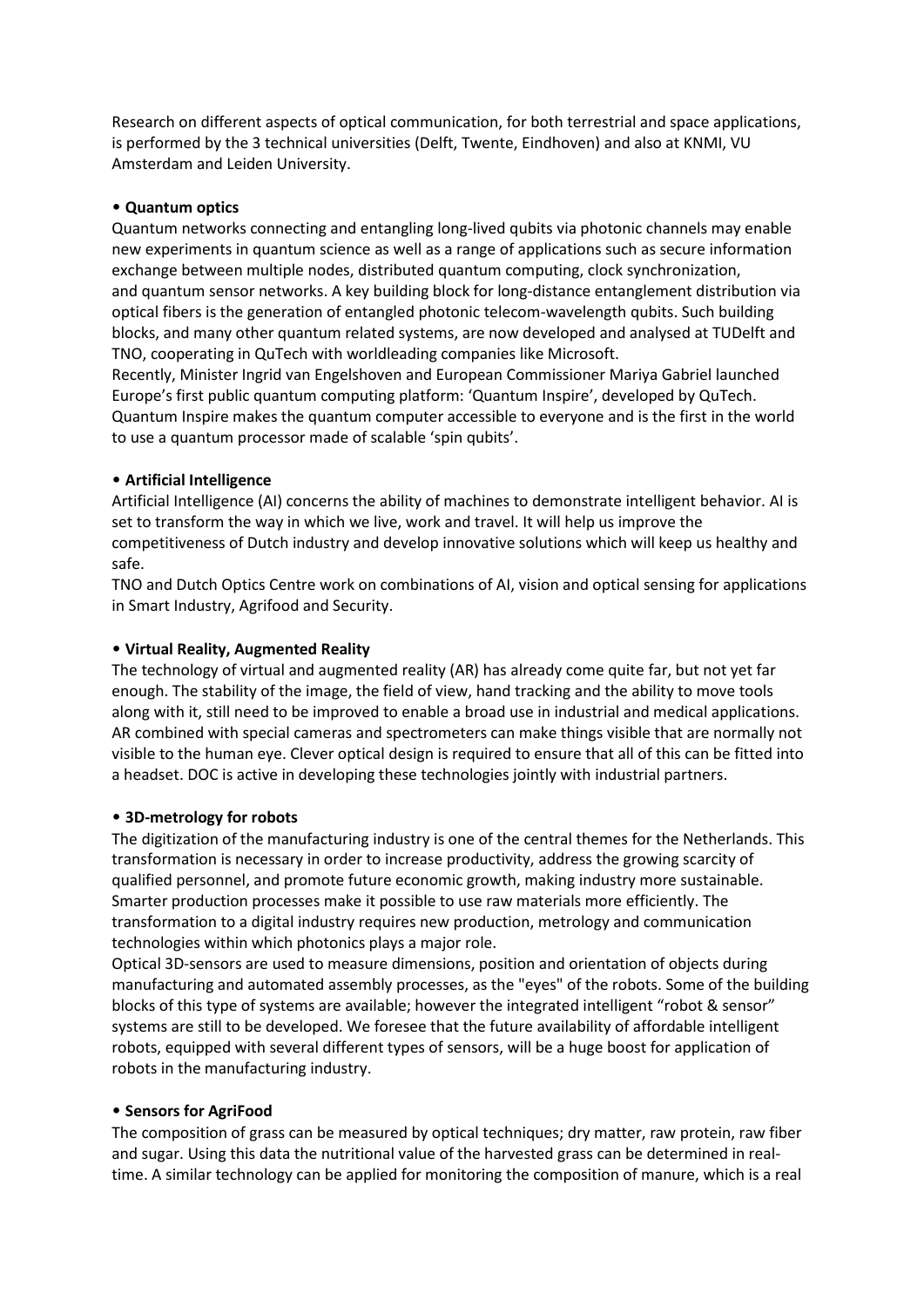societal challenge at the moment. DOC and partners, optical instrument developers and end-users in agriculture, are working on this.

Another sensor development is aimed at monitoring soil composition of grassland. A EU initiative for application of optical biosensors for aqua culture monitoring has just been launched and is led by a Dutch company SurfiX BV which is also active in developing test systems for Covid-19.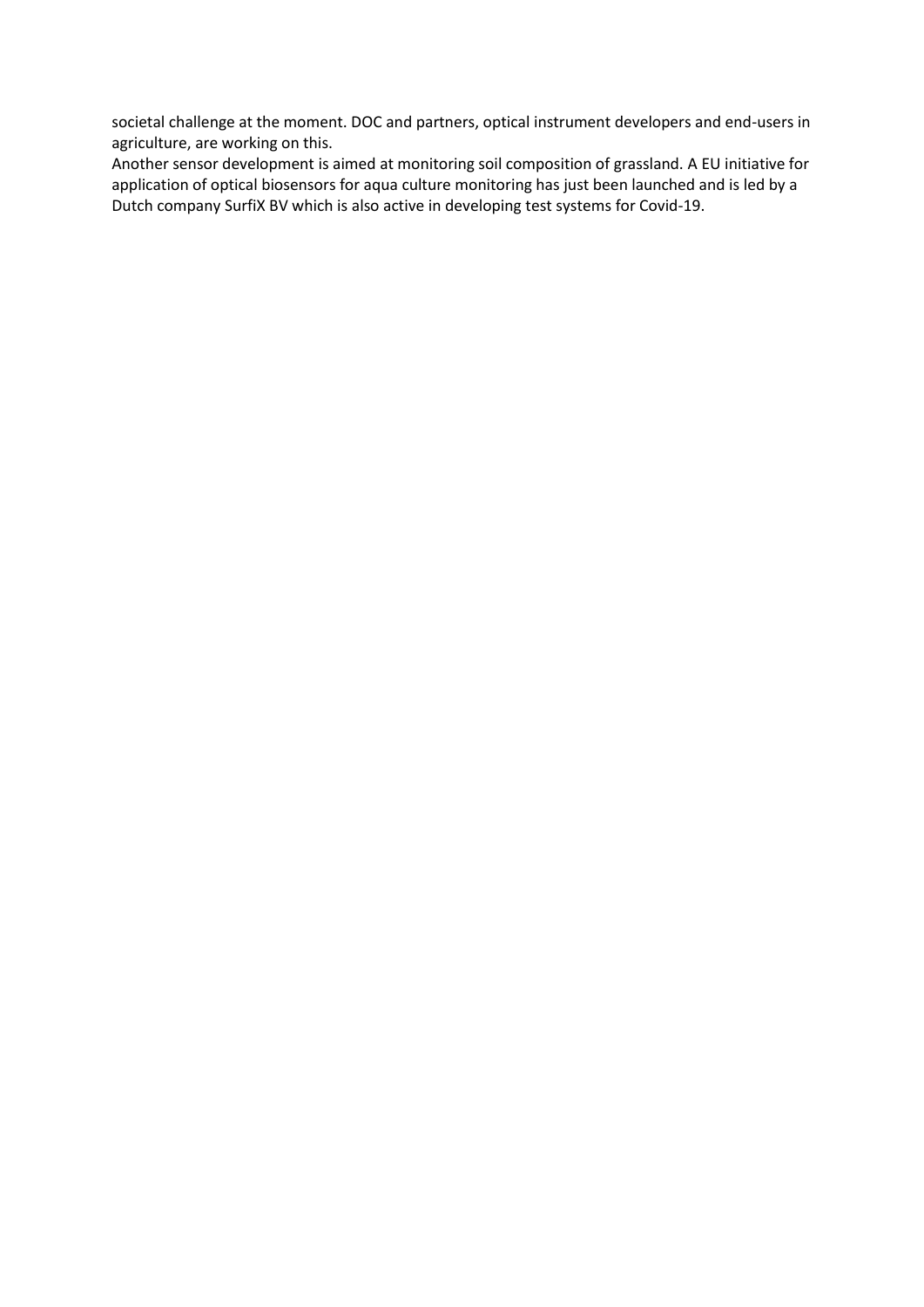# <span id="page-14-0"></span>2.2 Developments in present and future markets and societal themes

Photonic technologies are applied in a wide range of new products, providing solutions for many societal challenges (SCs).

#### <span id="page-14-1"></span>1. Climate – including energy and water

Slowing and mitigating climate change has a high global priority. Together with all other European countries, The Netherlands has agreed to cut the greenhouse gas emission levels by 40% compared to 1990 levels, to realize a 27% energy savings compared with the business-as-usual scenario and to realize a share of 27% of renewable energy consumption by 2030. Meeting these agreements requires the transition to a sustainable, smart energy system built on renewable energy sources and large-scale energy savings. It also asks for flexible energy networks.

The transition to a sustainable, smart energy system builds on



*Development of novel photovoltaics based on ultrahigh efficiency thin-film III-V cells or on organic materials. [Radboud University]*

renewable energy sources such as solar-, wind- and bio-energy. Light is one of the important energy sources. Photonics, therefore, plays a crucial role in the energy transition. Novel photovoltaic materials, new manufacturing techniques, and improved light

'This is a unique concept which has been patented through the university. We are seeing interest from several multinational companies for exploitation of this technology. The need for massive parallel interconnect solutions for the data comm market is growing and we anticipate this packaging concept to find its place in the market in the coming years.' [TU Eindhoven]

management in solar cells boost the efficiency of solar cells towards the Shockley-Queisser limit. Development of flexible form factor of solar cells is also allowing easier integration into infrastructures. Solar fuels and photochemistry driven by sunlight are another important topic.

*Massive Parallel Interconnect [University of Eindhoven]*

Photonics also contributes to other renewable energy sources, for example for the photonic monitoring of mechanical stability in windmill propeller blades.

Large-scale energy savings can be accomplished through, for instance, energy-efficient building and

offices, appliances, datacenters and (ICT) networks. Smart window optical technologies can help to control the heat flow in buildings. Optical sensors can track movement and therefore add to smart and energy saving lighting and heating systems. Integration of energy efficient solid state lighting technologies (O)LED into various applications is having

'Energy is growing in importance. It relies on tighter integration of light and materials research.' [AMOLF]

significant impact in reducing global energy consumption. Energy efficient appliances have energy saving photonic chips.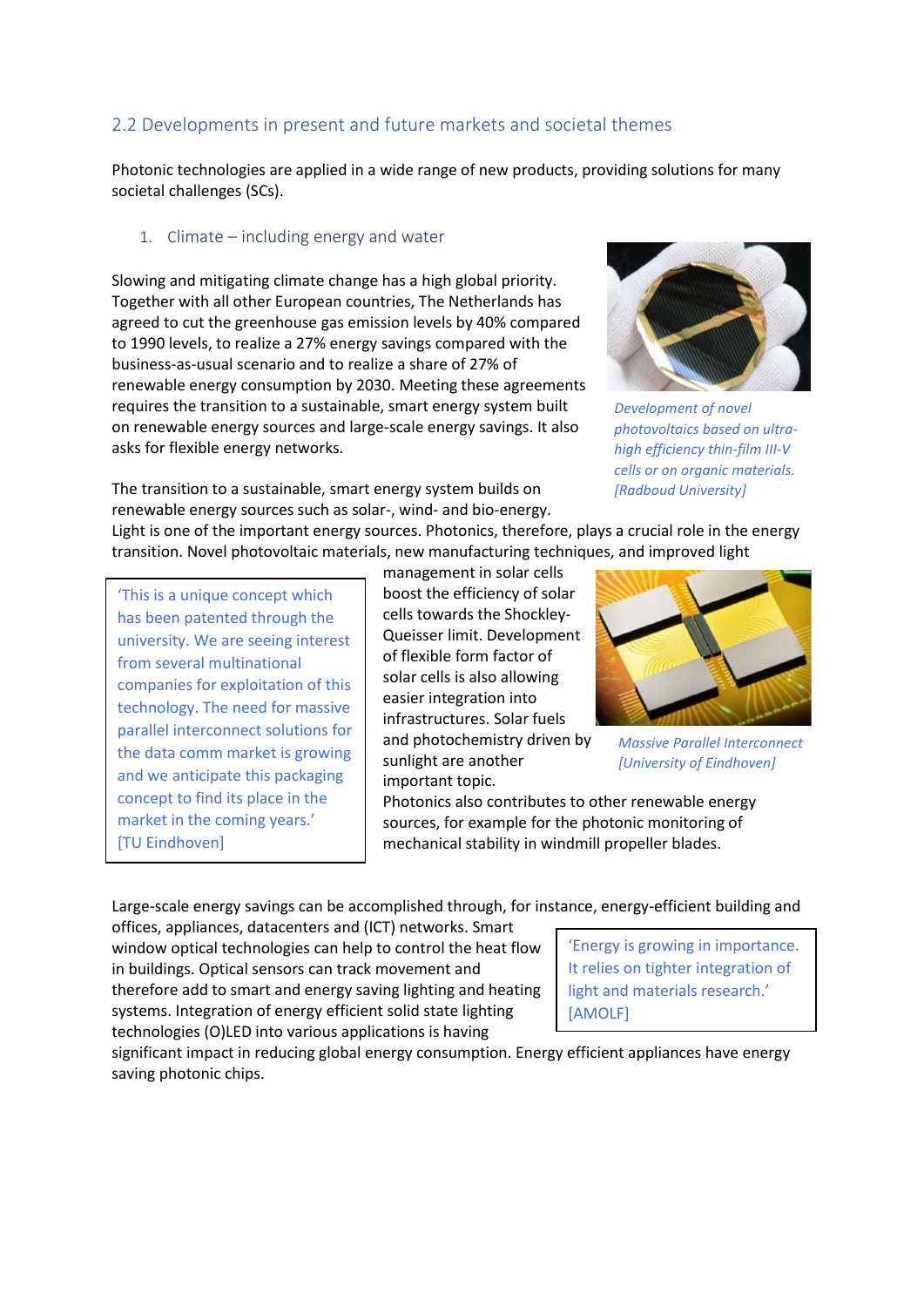Societies around the world face, or will face in the coming years, the effects of global warming. Part of the efforts of the societies are focused on the reduction of global warming itself ('mitigation'). The other part is focused on 'adaptation', which is a necessity due to the altered **weather** patterns and a rising sea level. These adaptations need to take place at the right moment and in a smart and efficient manner. As such, we can help prevent or reduce the risk of natural disasters, social and economic damage and political tensions.

Photonics plays a significant role in climate change and water by means of advanced detection technologies, such as earth observation using advanced optical pollution detection instruments

> (such as TROPOMI) and **water quality & air safety analysis**. Waveguide-based





Surface enhanced Raman spectroscopy (i.e., waveguide SERS) is for example being developed for the detection of pollutants in drinking water.

Cloud-connected, smart photonic sensing systems for pervasive community-based environmental pollution monitoring and real-time citizen alert on local pollution levels and related health risks (H2020 ICT call 37).

*TROPOMI First results. [TNO]*

Further examples are for structural integrity monitoring in large

'State-of-the-art technologies: Self-aligning freeforms and spectral imaging with compact instruments.' [Cosine]

constructions like dikes, bridges and flood control dams. Photonics technology will be used for real time monitoring of water movement, sediment transport and offshore structures e.g.

windmills. FBG (Fibre Bragg Grating) sensors can for example be used for the monitoring of groundwater flow. The national science agenda has

recognized these challenges as well as giving a start-impulse to the



*Optical nanoantenas for SERS [Mesa+]*

'With optical techniques based on scatterometry, it is possible to visualize nanoparticles as air pollution in urban cities, due to ultrafine dust. This is very challenging due to the small particle sizes (10-100 nm). Such technique can improve our understanding about the effects of such particles to human health. understanding about the effects of such particles to human health.' [TU Delft]

NWA route "meten & detecteren". In this route metrology for both climate and health technologies will be developed.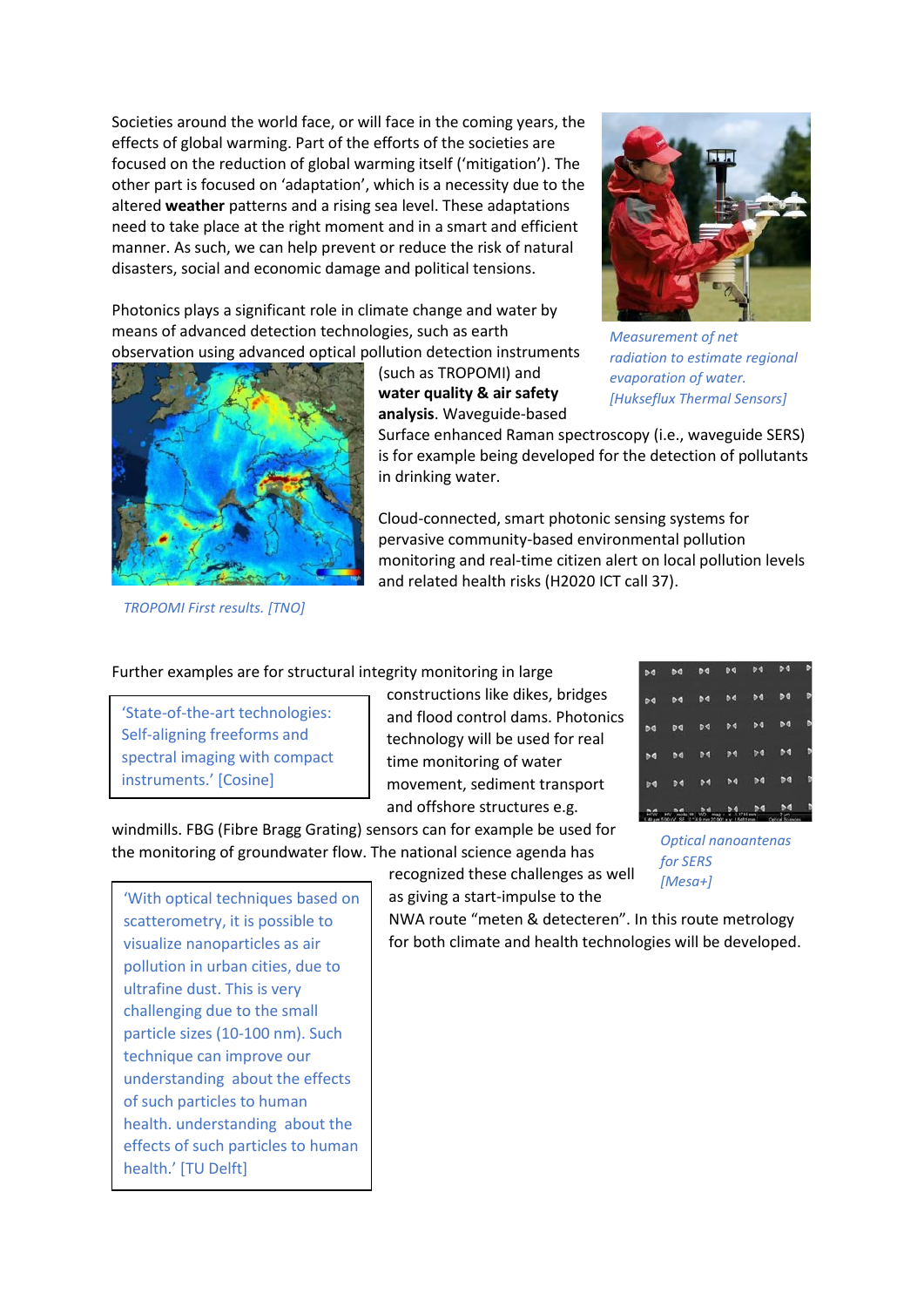#### 2. Sustainability

<span id="page-16-0"></span>The world population is increasing rapidly. The United Nations projects that the population will grow from 7.8 billion people in 2020 to 8.6 billion in 2030 and 9.8 billion in 2050. How to sustainably feed 10 Billion people?

Not only does the demand increase, the demand also changes. More people can afford more nutritious products. And more consumers chose for healthy food, as a response to a growing share of people with healthcare problems, such as obesity. This is all happening in an environment where climate change increases and so does the pressure for more sustainable AgriFood production processes with reduced nitrogen emission.

To cope with these challenges the agri-food sector needs to become more efficient, more sustainable and more diverse.



*Photonics for precision farming. [Avantes BV]*

Photonics sensors and novel light technologies **improve the efficiency of the agriculture sector**. New

lighting architectures in greenhouses can enhance the growth of crops and **precision farming** using optical sensors can optimize the harvest per square meter.

Precision farming is a growing market where The Netherlands has a strong position through industry and universities (Wageningen) and other research organizations.

Photonic sensors (using Infrared spectroscopy) also monitor the **quality of food** for food safety purposes, for example of packed food, fruit and crops before and during harvesting, storage, transport and in the shop. Another example is the food processing Industry. In the Netherlands, we have a 9 B€ national industry that exports food processing machines, who have identified challenges in yield monitoring which could be solved with light-based sensors.

To change the worldwide trend of extensive use of raw materials and thus exhaustion of natural resources, a radical change towards a **circular economy** is needed. The current linear model of 'take-make-use-waste' needs to be replaced since it already is insufficient to fulfil the world's needs. The circular economy is an economic system in which products, components and raw materials or commodities can be reused and natural resources can be maintained up to a sustainable level.

'The societal challenge for Agriculture and Food is optimizing the harvest per square meter and the need for nitrate monitoring to avoid ground water levels contamination. This is done by precision farming, the sensor technique used is spectroscopy in the SWIR and NIR wavelength range to measure the chlorophyll and biomass during fertilization .' **[Avantes]** 

'A new and unique gas sensor with which the VOC (volatile organic compounds) load of biogas can be continuously determined by means of infrared absorption spectroscopy.' [Camlin Technologies & Pentair-Haffmans]

Photonics contributes to the circular economy by means of advanced (opto-mechatronic) measuring techniques, leading to increased performance of production processes (smart industry) and

reduction of waste. The development of sustainable technologies such as future developments in solar energy benefit from improved measurement and analysis technologies based on photonic components. Furthermore, it leads to precision instruments assisting the development and producing products 'first time right', as

'Photonics devices can monitor food quality and safety during the continuous food chain. From Feed, to Farm to Fork.' [Ocean Insight]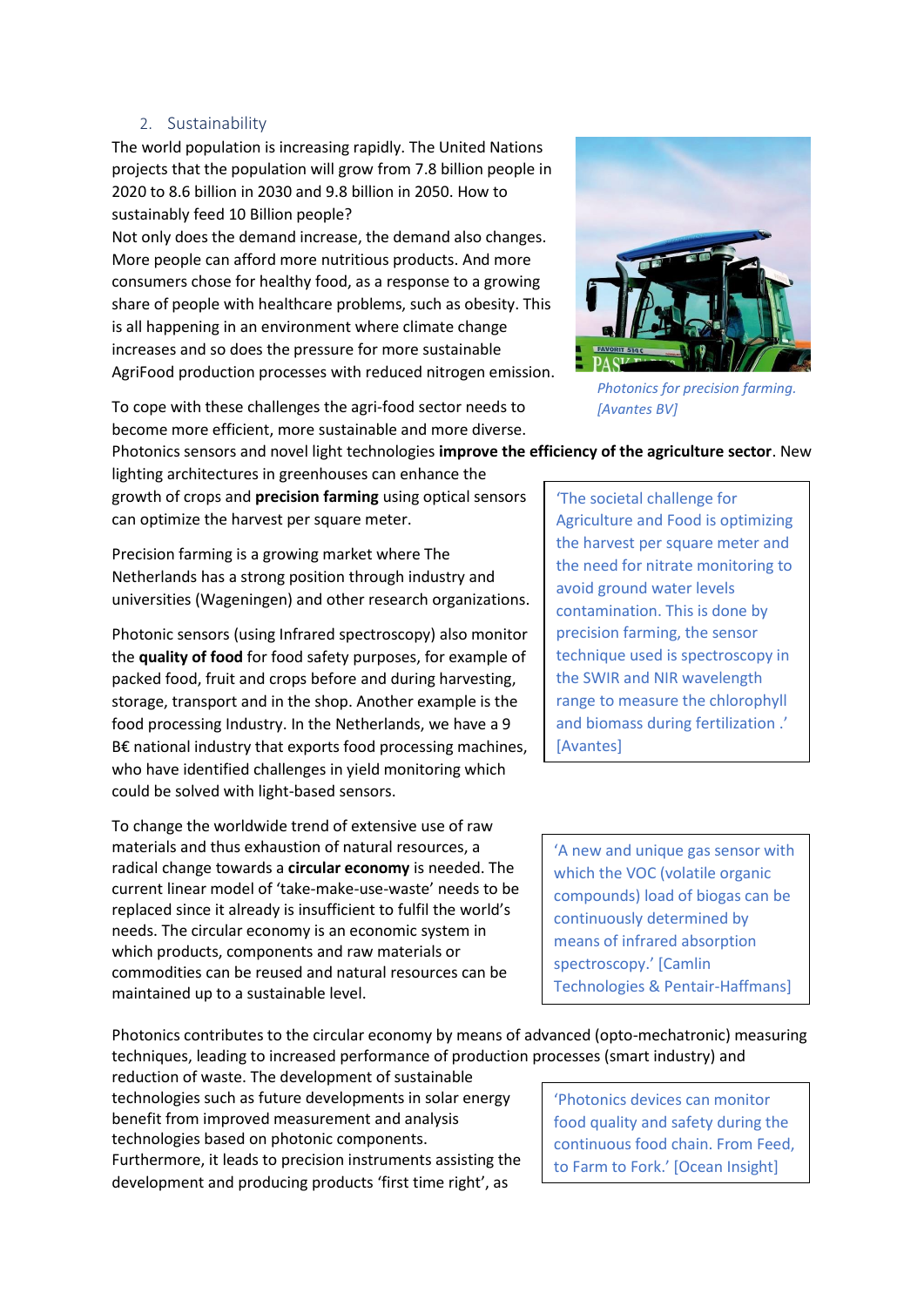well as to develop inherently reusable products. Furthermore, photonics provide novel and more insights in growth conditions in agriculture, helping the reduction of nutrients needed and therefore lowering the footprint.

**Digitization of the industry** ("Smart Industry") is crucial for sustaining international competitiveness, employment, product innovation and a greener industry. It will enable a fully digitized and connected value chain from supplier to customer with the emphasize on high-precision, costcompetitive and resource-efficient production, fast and flexible mass customization and new (data-driven) services. This transformation is driven by new manufacturing and communication technologies.



*NORIA tool, developed by Hittech based on TNO technology, enables Somni to produce Fiber Bragg Grating based sensors for medical and industrial applications.*

Photonics is a vital enabling technology for "**Industry 4.0**" as well. Machinery with high-precision lasers replace the conventional machines used to cut, weld, solder, drill and structure metals, plastics and composites.

Ultrahigh-resolution cameras, 3D imaging, optical sensors and augmented reality improve precision in the production processes. These photonic technologies enable autonomous robots and predictive maintenance, using fibre optics as the industrial communication network.

Furthermore, the power consumption of data centers and networks can be decreased by employing energy saving photonics in data interconnects, transmission and switches. Finally, photonics can function as hardware accelerators that directly implement, e.g., machine learning algorithms, with much higher efficiency than is fundamentally possible with current electronics.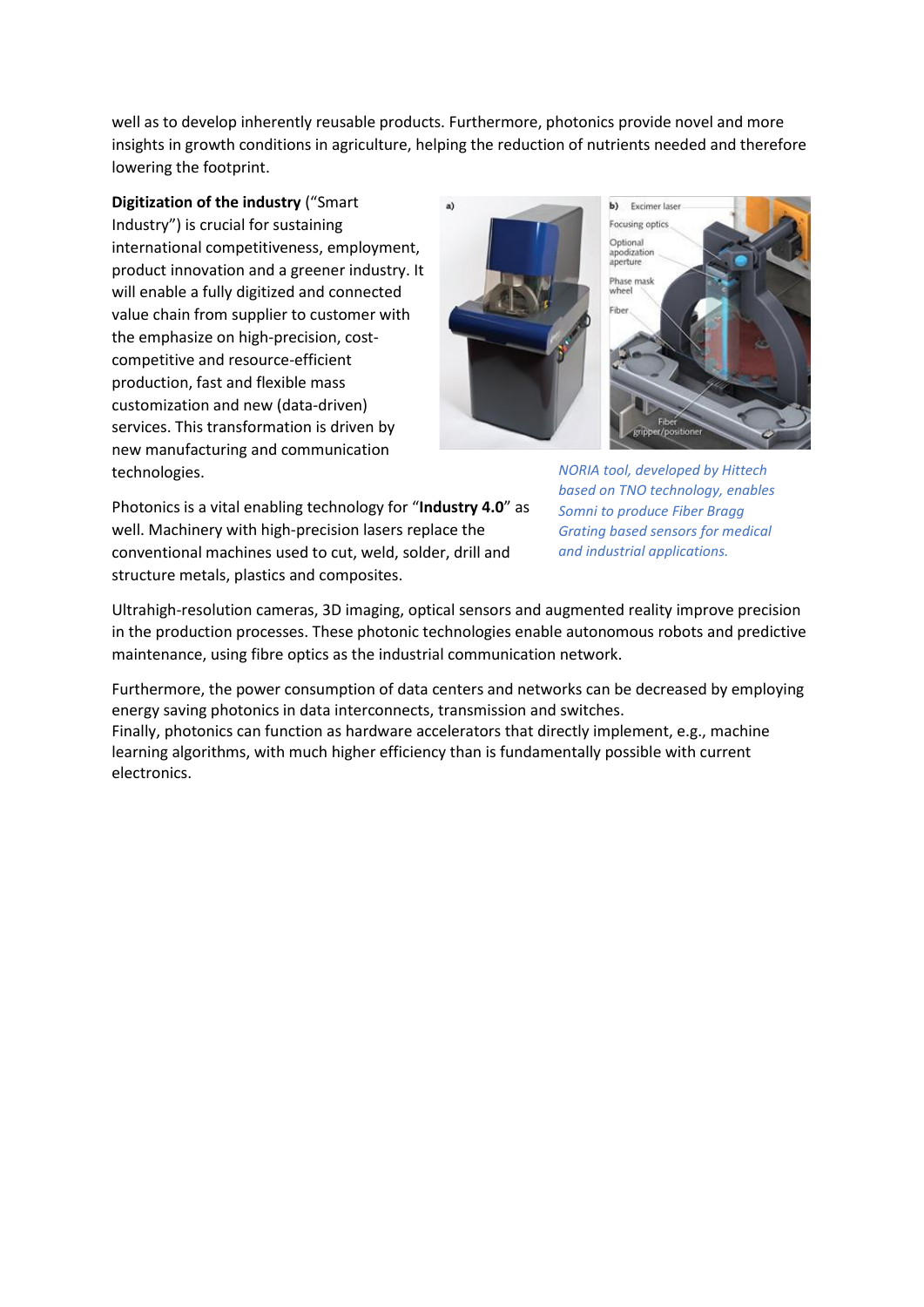Extreme ultraviolet (EUV) lithography systems offer solutions for a smaller technology node (smaller feature size, smaller transistors, both faster and more power-efficient) in the semiconductor industry. And photonic integrated circuits make mass-manufacturable photonic solutions possible.

A few of the emerging technologies for digitization of the industry are listed below:

- High-power lasers for industrial processing
- Fiber optics as the backbone of Industrial Internet.
- Use of optics for additive manufacturing (3D printing) and mass customization.
- Advanced optical sensors, 3D machine vision and 3D imaging for high-precision production processes and autonomous robots.
- Predictive maintenance enabled by optical sensing
- Optical computing underlying artificial intelligence and smart robotics
- The industrial production of micro and nanomaterials and structures using high-performance lasers.
- Photonic integrated circuits to make mass-manufacturable photonic solutions.
- Rich visual communications such as ultrahigh-resolution cameras, augmented reality and 3D display technology

#### 3. Health

<span id="page-18-0"></span>The demand for healthcare is increasing at a fast pace. The number of people with chronic diseases increase as a result of the aging population. Better healthcare has led to an increase in life expectancy. This increase in demand for healthcare is exerting a constant pressure on healthcare systems.

Therefore, prevention rather than treatment of diseases is growing importance. Medical diagnostics moves from current, cost-intensive, centralized diagnostics after the onset of a disease, to the detection and prevention at the



*Rare-earth doped Al2O3 ring to make "active" biosensors with increased sensitivity. [Source: University of Twente]*

earliest possible stage by new (handheld) diagnostic instruments. Handheld diagnostics and treatments make point-of-care diagnostics, as well as better critical care, possible.



*Philips Digital Pathology*

'Main challenges: bridging the gap between technological innovations and clinical applications. Technology and clinical use-case validation requires a tight and early collaboration between technology providers (Philips Healthcare) and care providers (clinicians, hospitals, business developers).'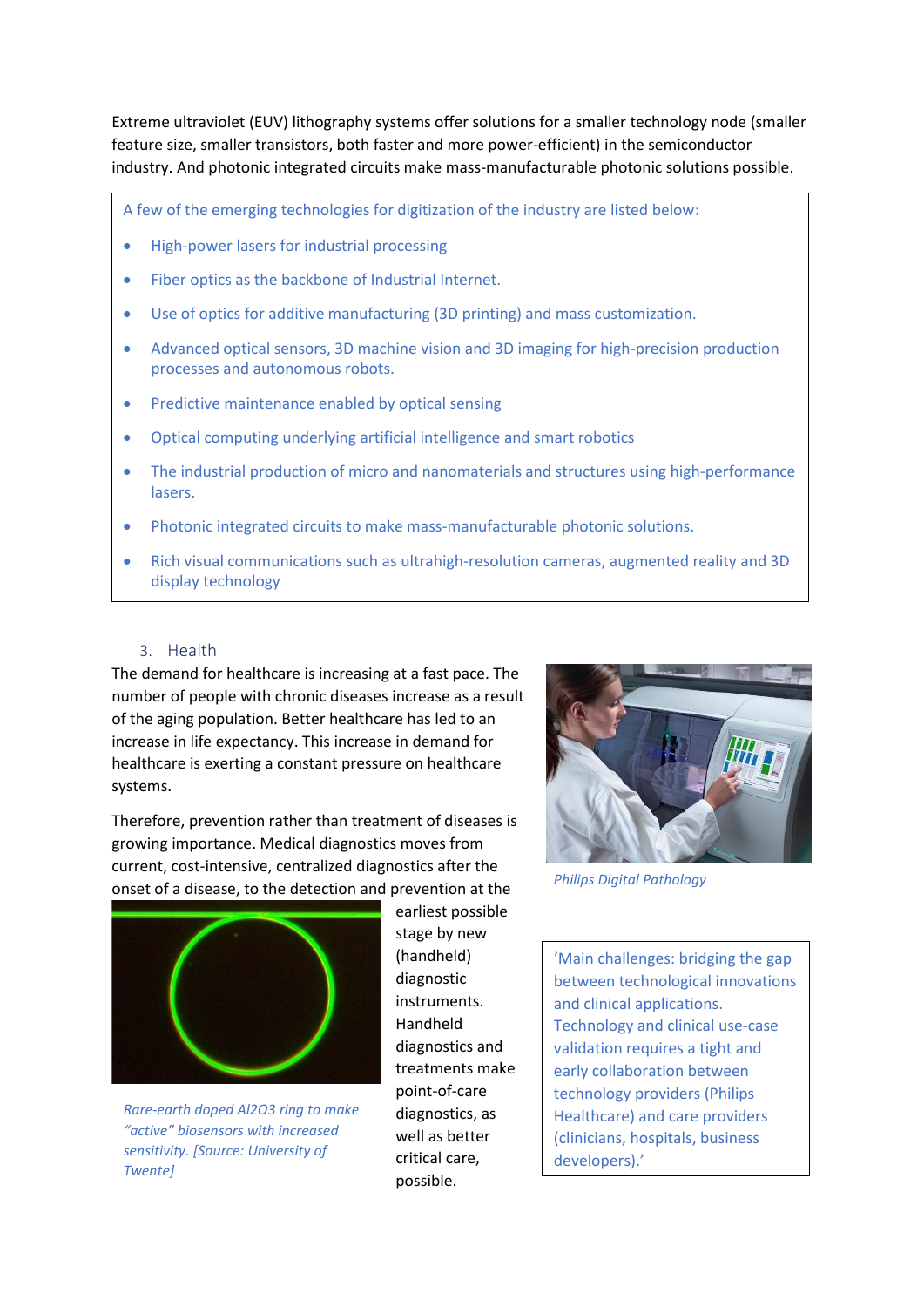Miniaturization of medical devices can bring healthcare from the clinic towards the practitioner/patient and even further directly to a patient's home. Bringing the best possible healthcare to the patient is important. Non-invasive diagnostics and surgery are therefore one of the biggest challenges in need of a solution. Other trends include an increasing focus on the individuals through personalized healthcare and prevention based on an individual's biomedical information and e-health supporting a healthier lifestyle. Exposome is a new trend in this field, where through knowledge of the lifelong exposure health could be predicted.

Medical photonics is one of the major application domains of photonics. There are many ways in which photonics supports the medical field.

'We are developing on-chip integrated sensors based on integrated photonics. The sensors will be multiplexed (detection of multiple biomarkers on the same chip), low cost (based on wafer-level microfabrication), sensitive (clinical relevant concentrations), portable and simple to use (minimum processing of the bio-fluids). We are currently working towards further reducing the limit of detection as well as to developing a low-cost read-out module.' [University of Twente]

Photonics components are part of many medical devices for treatment and diagnostics. Therapeutic systems and systems for in vivo and in vitro diagnostics comprise a combination of photonic components (lasers, imaging sensors, detectors), micro-electronics, mechanics and software. These photonic components include endoscopes, therapeutic laser systems, medical imaging systems, CR systems, ToF-PET and PET-MRI, fluorescence diagnostics systems, label-free biosensors (Twente region, Lionix) coherent detection, optical coherence tomography systems, SPECT, Raman (CARS) based diagnostic systems, Photo Acoustic imaging technologies. Miniaturization of these photonic components in medical devices is an important challenge for future R&D in photonics.

Advanced

(medical) photonics also offers non-invasive monitoring, for example through skin with light – spectroscopy, and minimal invasive surgery using fiber probes. Optical instruments are developed for super-resolution, longtime live-cell imaging, and full organoid imaging for developing and studying disease models, which can

'A test is developed that aims to bring a fast, reliable, low-cost "point-ofcare" Covid-19 test to the market.' [LioniX International, Qurin, SurfiX]

'High market share in handheld digital microscopy: commencing with own / partnering development of value added solutions based on core technology (of supplier in Taiwan).' [Dino-Lite]

improve screening methods. Augmented and virtual reality based on photonic technologies offer opportunities for medical training, surgery and remote healthcare, and also e-health makes use of imaging sensors.

Bio-sensing using integrated photonics is one of the promising application areas, which makes instant and accurate (viral disease) diagnosis possible. Companies and institutes are developing photonics enabled bio sensing tests that can be used for fast real-time (and on site) detection of Covid-19 which can also be used for the detection of other viruses. This is regarded as the holy grail in medical diagnostics. A sample from the patient, such as saliva or blood, can be taken and analyzed from wherever the patient is located, and deliver results within minutes.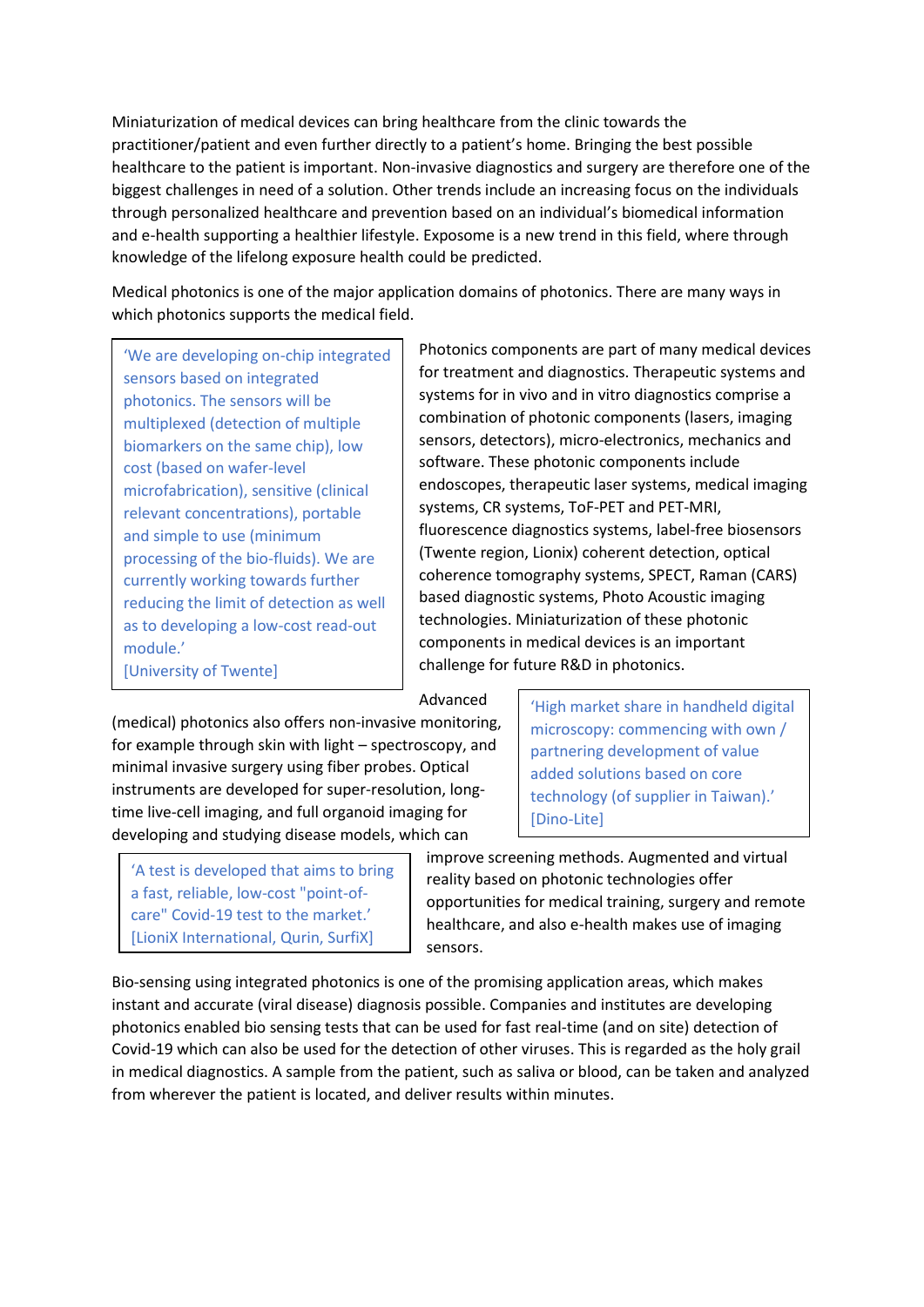#### 4. Security

<span id="page-20-0"></span>Realizing a secure physical and data infrastructure is one of the major societal challenges we are

facing today. Our society is more connected every day, and we are sharing more and more information over the internet. New applications reveal information on our health conditions (e.g. e-health) and financial status (e.g. online payment transactions, online insurance) and consumption patterns (e.g. retail information). Also, our devices, machines and vehicles are increasingly connected under the frame of smart homes, smart factories and smart cars. Protection of privacy, individual identity and secure data networks must be guaranteed.

'NXP semiconductors is the market leader in the area of secure chips for passports.'

'"Silicon based nanophotonic sensors for Shell. Enhanced oil recovery in old fields, and monitoring depleted gas and oil fields for leakage.' [Radboud University]

Photonic sensing and imaging technologies are used for higher levels of security and safety. Here sophisticated surveillance and encryption technologies are used as well as in logistics. In The Netherlands, a (photonic) chip technology has been developed for identification checks on passports

and other documents. Innovations such as near field communication are also bringing new applications within reach.

**Quantum technologies** are a key component of a future safe society. Photonics plays a key role in all three branches of quantum technologies, which are:

'Present developments include: "Instrument building blocks; cooperation with academic partners to create new building blocks.' [Sioux CCM]

*computation*, *communication* and *sensing*. All three sectors are predicted to undergo substantial growth above GDP growth in the coming years.

'Integrated photonics is key to enable the Netherlands to be a market leader in quantum technologies' [QuiX BV]

For *computation*, large-scale tunable integrated photonic chips play the key role in photonic quantum information processing, where single particles of light are directly used as the information carriers. Such optical systems enable computations to be carried out

faster

than is possible using modern supercomputers. The key enabling technology here is low-loss, high component density optical chips. This activity is now being pursued commercially in the Netherlands in the Twente cluster. Integrated photonics is also used in ion trap and cold-atom quantum computing architectures.

For *communication*, the key applications are quantum key distribution, quantum random number

'Of all quantum technologies, quantum communication is furthest developed , photonics-based and already commercially available' [University of Twente]



*A close-up of a 12/12 quantum processor. Courtesy of QuiX B.V.*

generation and quantum authentication. Quantum key distribution enables the transmission of information with guaranteed security. It relies crucially on fiber optics, on free-space optics for short-distance links and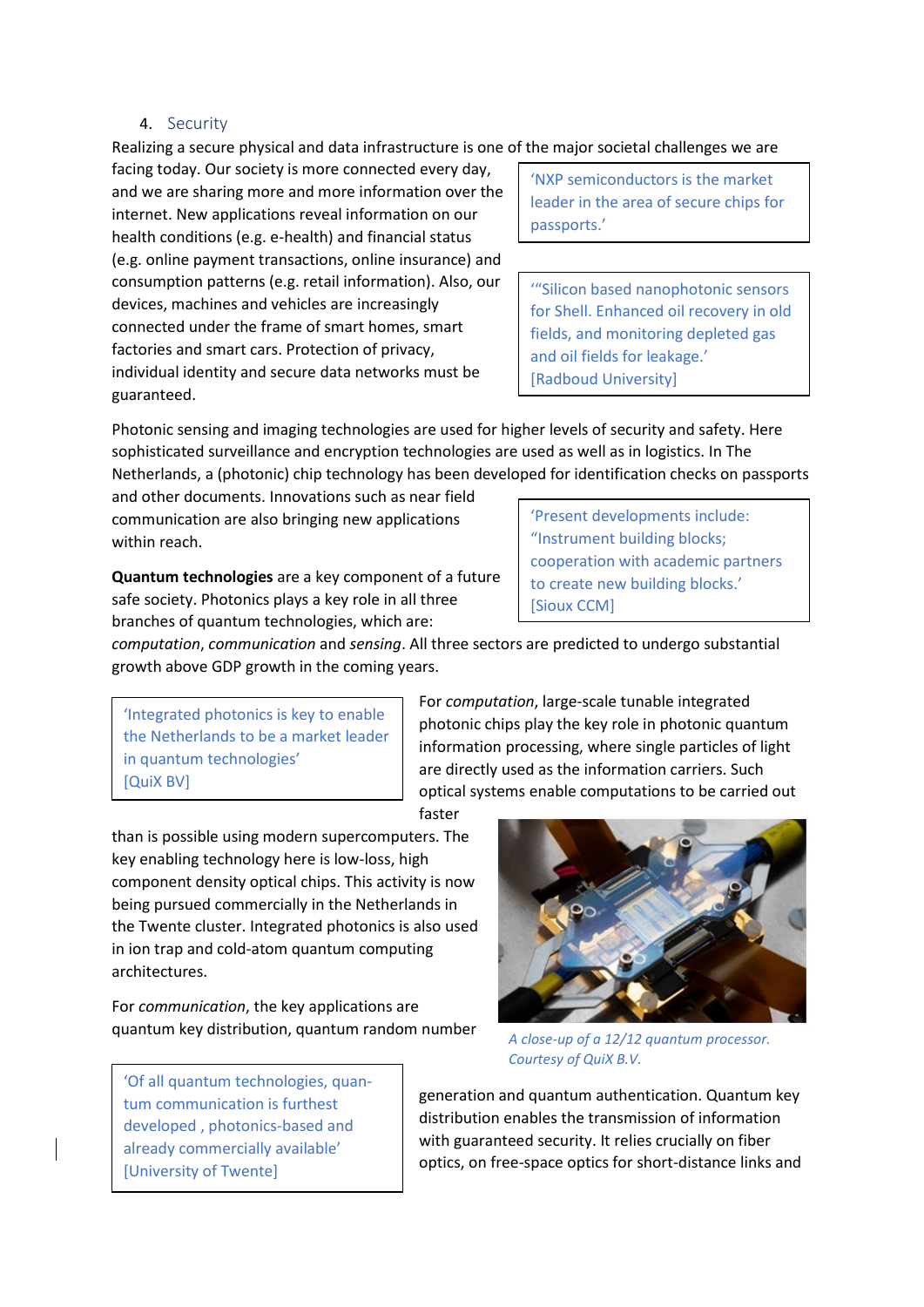

generation underlies many cryptographic applications. Quantum authentication uses the inherent fragility of quantum states to read out physical keys in an unspoofable way for access at high-security locations or as digital keys to authenticate messages.

quantum satellite connections, and on integrated optics at the sender and receiver nodes. Quantum random number

*A series of QuiX quantum photonic processors.*

Finally, quantum *sensing* can be used for example for inertial navigation. This plays a key role in replacing GPS navigation in GPS-denied environments, such as in submarines.

The physical infrastructure also needs to be protected from treats. Dikes, roads and bridges need to be protected from environmental impact and can be monitored by photonics sensors. Security in open seas is also a global concern. With piracy and hijacking

'Integration between the academic and commercial ecosystems is key to our success' [QuiX BV]

occurring all too often, international navies have started focusing more on littoral operations ('brown-water navy') and less on high-seas operations ('blue-water navy'). The combination of Dutch shipbuilding, sensor and, in particular, radar technologies, results in extremely efficient solutions developed in collaboration with distinguished technology research centers at knowledge institutes such as MARIN, TNO and Dutch technical universities.

With financial support from the MESA+, we started a project to detect COVID-19 biomarkers with a portable integrated optical sensors. The sensor will detect simultaneously, in a matter of minutes and with high sensitivity and selectivity the COVID-19 virus, the antibodies generated and the IL-6 cytokine. Thanks to the multiplexing capability provided by wafer-level microfabrication, multiple tests could be run simultaneously. A proof-of-concept of a portable readout module is also being developed within the project.

# 5. Society of the future

<span id="page-21-0"></span>The Netherlands is a worldwide hub for goods and people from around the world. Our country has unique expertise in logistic processes and how to design them in the best possible way. The challenge is, however, to mitigate the side effects of mobility and transport, including CO2 emissions and pollution, noise and to ensure traffic safety. This explains why new forms of transport (like electric cars and trucks), new logistical processes (like bundle & share), and

disruptive technologies like 3D printing are potential areas where solutions can be found. The development of new safety and navigation



*Readout system for Fiber Optic Sensors [JePPIX]*

systems will provide possibilities for new types of services including connected car functions, **smart mobility** and intelligent transport.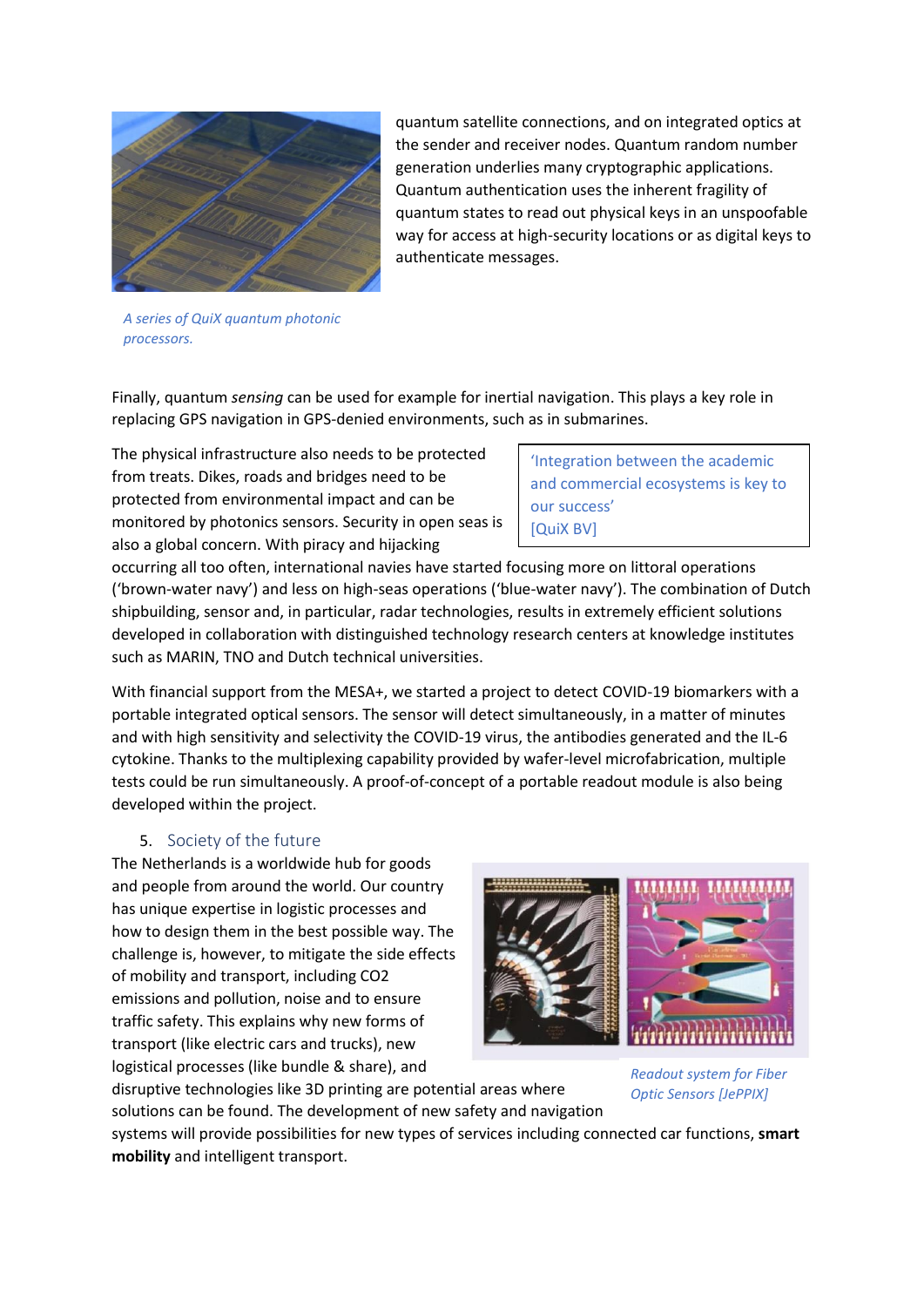For the automotive industry, a photonics-based sensor technology can be integrated in the form of

light-based detection and ranging (LIDAR), using either mechanical or integrated optical steering for in-car communications, monitoring, warning and vision.

Beyond fifth generation (5G) mobile, wireless optical communication will be able to solve some of the challenges ahead for the automotive industry. In autonomous driving communication with a low latency is required, with extremely robust, secure network connections to edge computers operating in the cloud.



*Laser Satellite Communication [TNO]*

In aerospace, examples of photonic systems include optical solutions

deployed in RADAR, LIDAR (for autonomous vehicles) and space communication. This includes integrated photonics based smart, redundant and reliable sensing fiber optic systems for extreme and harsh environments.

The development of the future multi-terabit communication technologies will be based on optical

infrastructure and -technology. The ever increasing demand for bandwidth, and the amount of devices and processes to be connected, will mean that standard forms of information communication will become insufficient within a few years from now. Technologies required to address this issue will range from laser

'"Fiber-based networks also enable the 5G roadmap and the convergence between wireless and wired networks is already underway.' [Genexis]

satellite communication to support the rising Internet of Things, to integrated photonic devices



*Augmented Reality [TNO]*

which will help to increase the communication capacity and to lower the energy consumed in internet datacenters around the world.

Technological development changes the world rapidly. New skills are required due to automation, robotization and digitization, both at work and for daily life activities. Photonics can support an **inclusive society**.

Augmented-reality can assist maintenance engineers with onlinemanuals and provides new training opportunities. Optical operator

support systems may help employees to assemble products. Photonics can also improve the connectivity of people.

Connectivity within homes and the connection from homes to the outside world depends on high-speed communication technologies such as optical fiber and optical transceivers. In addition, wireless communication technologies enable users to connect to the network. These technologies make use of (photonic) ICs (Systems-on-a Chip, SoCs).

'"Increasing connectivity of people and devices will provide a higher standard of living, provide access to information and education, reduce the cost of healthcare, etc. This will be done by connecting devices, sensors, local computing, cloud computing. Fiber-based networks also enable the 5G roadmap and the convergence between wireless and wired networks is already underway.' [Genexis]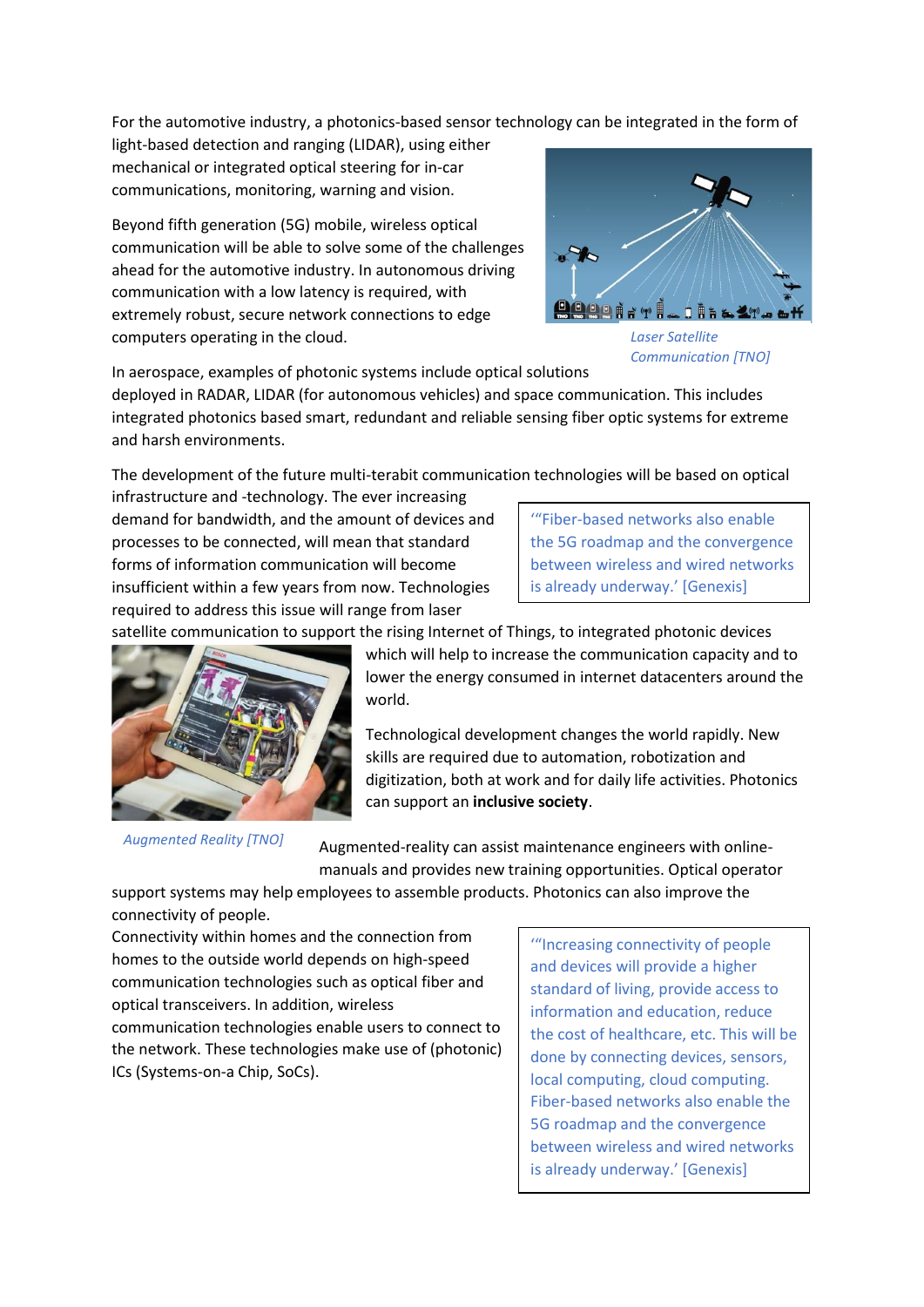# <span id="page-23-0"></span>2.3 Questions and milestones for this roadmap in 2025

In the recent European Commission and European Investment Bank report on "Financing the Digital Transformation: Unlocking the value of photonics and microelectronics" (2018), photonics technologies are regarded as "one of the essential key enabling building blocks for the digital transformation of Europe".

The European coordination of photonics is exemplary: the Horizon2020 Photonics Public-Private Partnership (PPP) was created to build on the strengths of the European photonics sector and by that reinforce the competitiveness of the European industry. For this purpose, the European Commission joined forces with the photonics industry, represented by Photonics21, and the research community. The result has been a dynamic and productive partnership which has been recognized as the best PPP in Horizon2020 by the Commission's independent evaluators and demonstrated by the PPP's impact on jobs and growth in Europe.

General issues such as establishing standards and regulatory frameworks have to be realized on European level. Some specific questions and boundary conditions for implementation of the Dutch national roadmap on Photonics are:

- The link between the academic and industrial knowledge in national application- and technology-oriented programs.
- The development of a plan for educating photonics professionals with 21st century skills at all academic levels.
- Energy and  $CO<sub>2</sub>$ : The government and regulatory bodies play a large part in the development of energy and  $CO<sub>2</sub>$  reducing related technology, through  $CO<sub>2</sub>$  pricing, standards for compliance verification and new regulations to force the reduction of  $CO<sub>2</sub>$  output. Simultaneously the public sector plays an important role in promoting and implementing energy saving technology e.g. in lighting.
- Agro and Food: Spread technology via involvement and education of farmers, and support technology uptake by smaller farms.
- In Healthcare: Open up the healthcare market to new technologies, and improve access to healthcare markets for innovative SMEs. Also for Point-of-care diagnostics and immediate results in case of Covid-19.
- In Circular Economy: Focus innovation on sectors that will ultimately contribute the most at the least net cost.
- Innovative and inclusive (and digital) society: Strengthen the Smart Industry ecosystem, support a powerful and secure telecommunications infrastructure (work from home) and facilitate pilot production lines.
- Last but not least, we cannot afford to drop the ball when it comes to the link between academic research and actual innovation and industrialization. We have a leading technology ecosystem and we need to keep executing on it in all fields.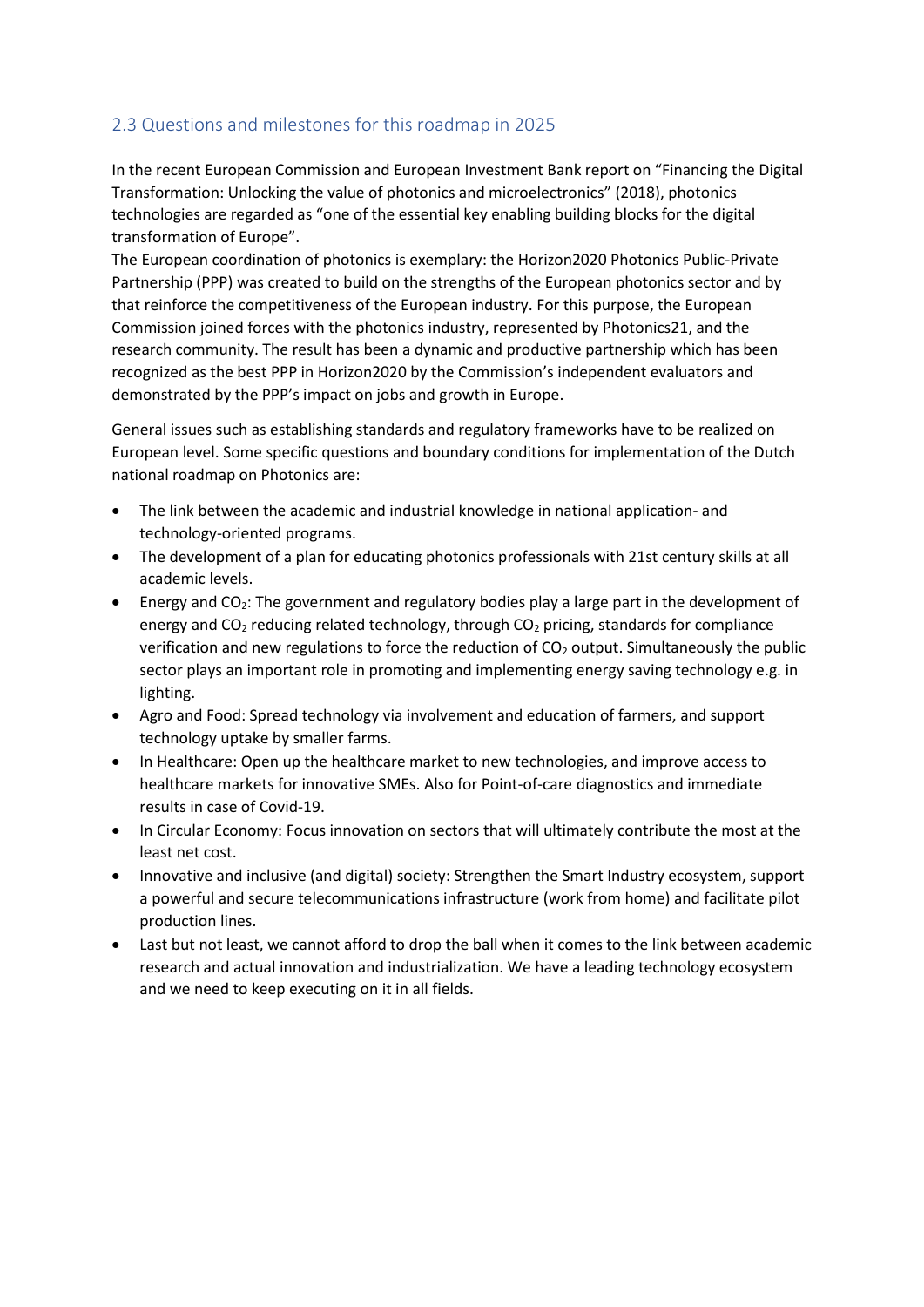# <span id="page-24-0"></span>2.4 Dutch vision and synergy with National Agenda Photonics

This photonics roadmap is based on our vision on the future of photonics: an overview of the most relevant research and development themes for the Netherlands, with an outlook on benefits for society and industry.

This Roadmap is in synergy with the National Agenda Photonics where we mentioned a shortlist of the main *application* fields of photonics and relevant areas of research and technology development for the Netherlands:

• Photonics in Medical diagnostics: Biophotonics, including compact sensors for home care, high-end diagnostics for early detection of major diseases, and photonics for exposure monitoring.

ic1 *National Agenda Photonics [NAF]*

- Photonics in ICT, digitization of society and industry: Increasing communication capacity by "fiberisation", and decreasing the energy need of datacenters by integrated photonics
- Photonics in Semicon; metrology and imaging systems for semicon industry, and Smart Industry
- Photonics in Manufacturing: companies that make displays, lighting, production machines and measuring instruments for the production process (e.g. sensors)
- Photonics for Energy and environment: more energy efficient photovoltaics, climate monitoring by remote sensing, efficient lighting.
- Photonics for AgriFood: sensor systems for precision farming, and efficient lighting for optimizing production of food; sensors for (food) quality monitoring

Further elaboration of these topics is needed, including prioritization and synchronization with priorities at European level. This synchronization will also help to increase the Dutch role in European photonics projects. PhotonicsNL is part of a new project, starting in 2021, together with the consortium of NextPho21 and Photonics21.

Above all, it is essential that during Covid-19 the Roadmap remains a joint effort of all players in the Dutch photonics field and crucial in the near future, with support from national and regional government.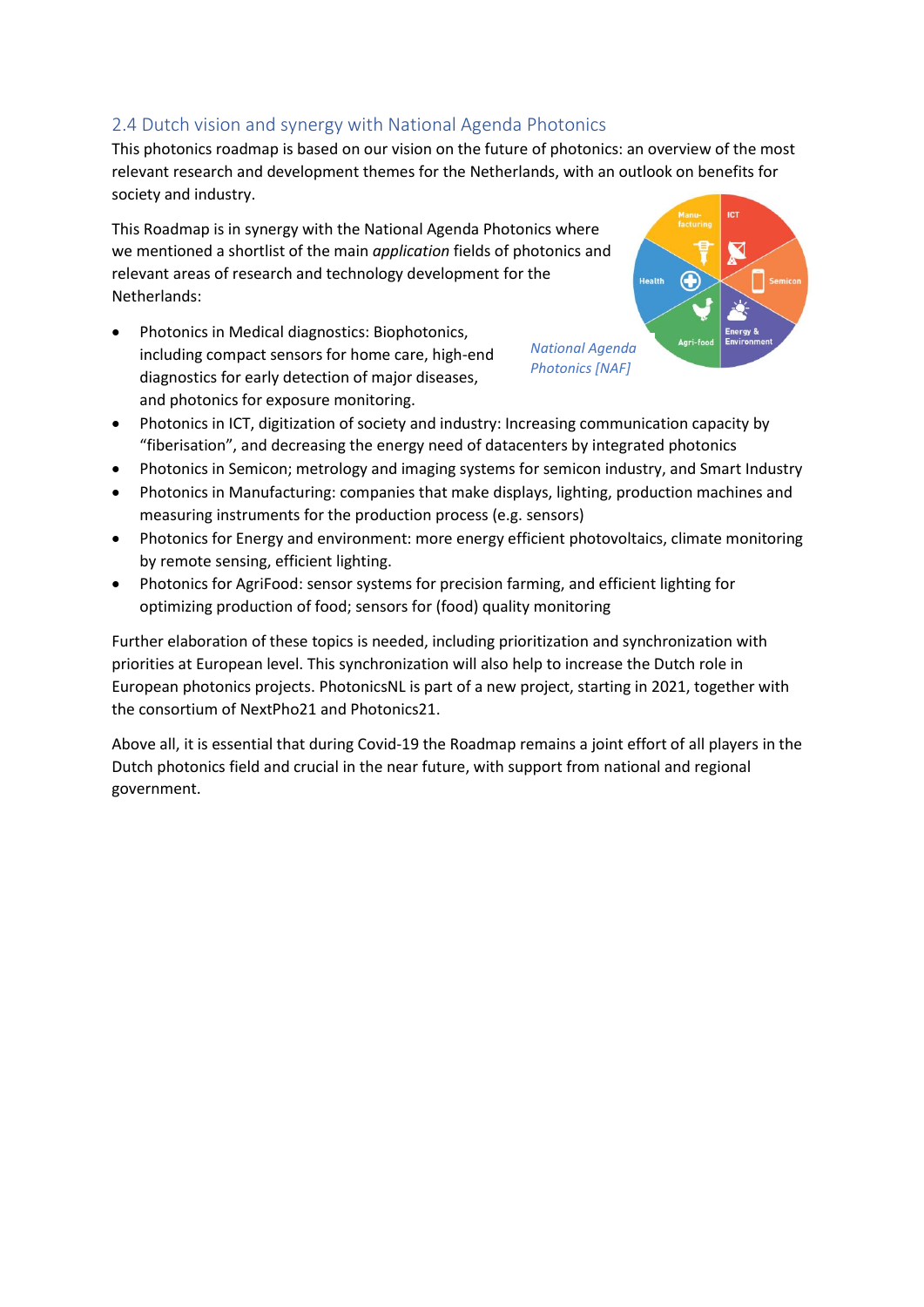# <span id="page-25-0"></span>3. Priorities and implementation

The Netherlands is strong in research of technologies, which underpin photonics, and leading in the development of industrial integration platforms (LioniX International, SMART Photonics, PHIX). At the same time photonics products are often sourced from global suppliers with manufacturing bases outside the Netherlands. This means important links in the value creation chain are often outside of the Netherlands. As technologies become increasingly sophisticated, an apparent opportunity arises for Dutch companies to operate on the complete value chain. Realization of this ambition needs some coordinated actions:

- Photonics research and development must center around realizing novel techniques and devices that can contribute to the societal challenges. A well-coordinated effort with innovation potential, starting in academia, can lead to start-ups, and that possibility should be emphasized and stimulated.
- In our national ecosystem we need companies, virtual or physical labs and R&D programs aimed at integrating and testing PICs into modules and systems for practical applications. Basically a link between DOC and PhotonDelta.
- World-leading concepts in photonics are being developed in the Netherlands. Support is needed to accelerate innovation throughput to the industry, assisting companies with up-skilling of the workforce and providing access to state-of-the-art manufacturing technologies.
- Creating regional Digital Innovation Hubs, a.k.a. fieldlabs, or other ecosystems to develop innovative new photonic solutions. This extends beyond the photonic technologies to include the adjacent technologies: high speed electronics, mechatronical systems, and systems for large scale data processing. What we need to build in our national ecosystem: companies, virtual or physical labs and R&D programs aimed at integrating and testing PICs into modules and systems for practical applications. Basically a link between the DOC and PhotonDelta ecosystems.
- Innovations are required in assembly technologies to enable competitive advantage from within the Netherlands. Paradigm shift in the cost model for hardware assembly can lead to the reshoring of manufacturing. This includes the complete process chain of "Additive Manufacturing" from CAD model to the product, and the development of wafer scale processing for both optics, and smart systems incorporating combinations of optics, photonics and electronics.
- Several initiatives (on both national and regional level) have been set up by the clusters Dutch Optics Centre (DOC), Photon Delta, and PhotonicsNL. Photonics is now acknowledged to have a priority status on a national level (ministry of Economic Affairs and Climate) and regional level (provinces and development agencies) leading to joint efforts by the clusters to thrive for an increased level of innovation in photonics with involvement of a broad network between academia, knowledge institutes and industry. It is essential that these actions continue.
- PhotonicsNL, Dutch Optics Centre, PhotonDelta and NWO will give support with setting up, and maintaining the Photonics Roadmap.
- Valorization projects will be carried out together with TNO/GTIs including projects with SMEs and links with IPCs and other Innovation Funds to secure commercialization and market introduction for innovative components and systems.
- Photonics is a driving force in the fundamental research programs of NWO, and the EU program Horizon Europe, in which European Partnership for Photonics is a candidate European Partnership in the area of digital, industry and space. Photonics (light based technologies) is described as an essential building block for the digital transformation and for a green and healthy future in Europe. This partnership aims to speed up photonic innovations, securing Europe's technological sovereignty, raising the competitiveness of Europe's economy and ensuring long-term job and prosperity creation. By 2030 Europe will have maintained leadership in core and emerging photonic technologies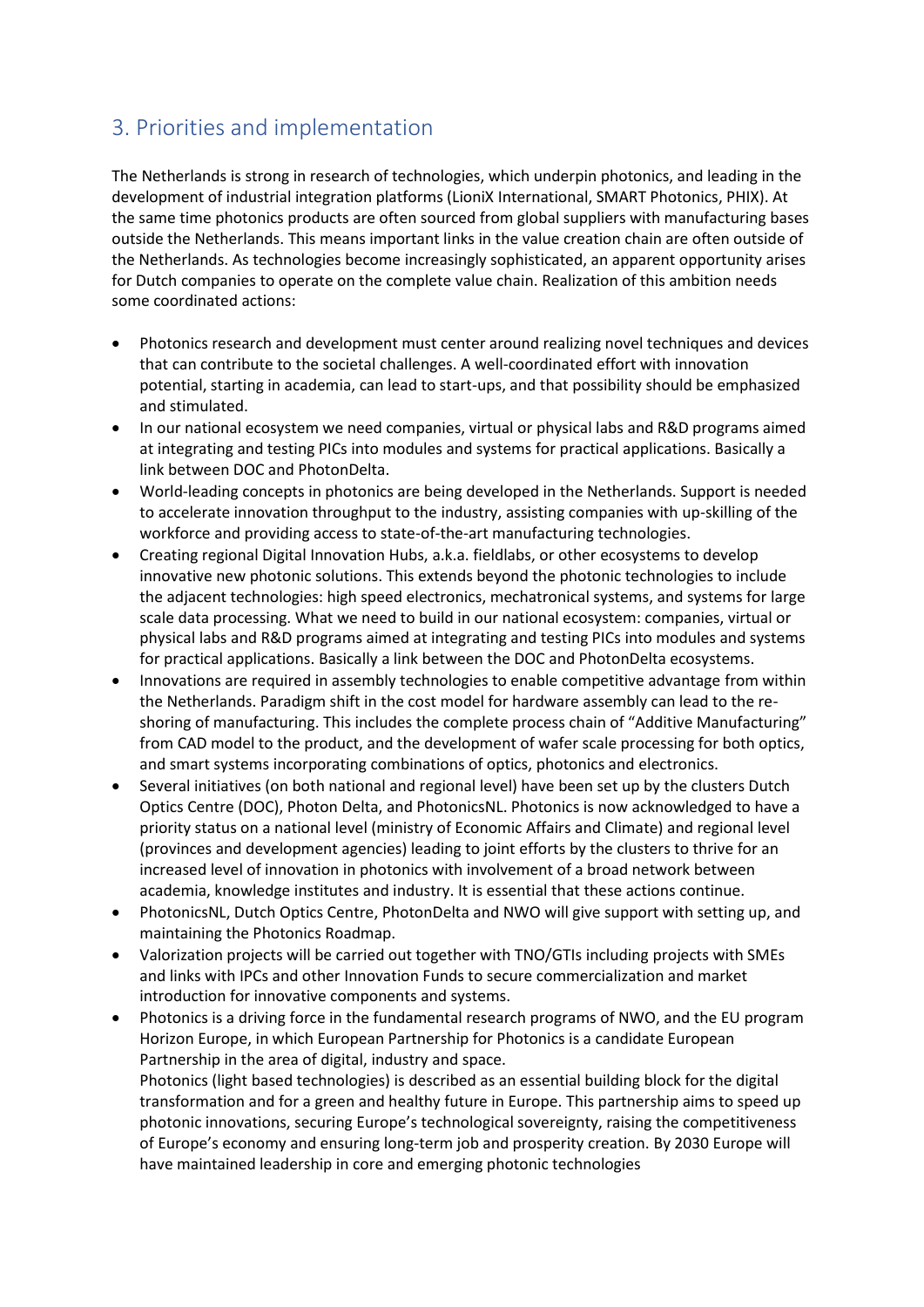The specific photonic calls and increased budget for photonic research, in which fundamental research results are transferred to applications within collaborations between industry and knowledge institutes (e.g. AMOLF, ASTRON, SRON, and all Dutch universities) will increasingly be executed within the framework of these programs.

• The Knowledge and Innovation Agenda 2018-2021 underlines that photonics as a key technology has an impact on almost all societal challenges. If we want to make an active and targeted connection with social and departmental agendas (V&J, Defense, I&M, VWS, the food agenda, the energy agenda, the climate agenda) and we want to get more results from research, then we need to build a more open and accessible infrastructure, based on open innovation collaboration in recognizable Photonic Technology Centers (PTCs) with jointly established R&D agendas and top facilities. The Photonic Integration Technology Center is a first, important example of this, which will enable tight cooperation between knowledge institutes and industry, and will play a key role in the establishing of a European Digital Innovation Hub activity in the Netherlands.

# <span id="page-26-0"></span>3.1 Implementation of this roadmap in public-private partnerships and ecosystems

The Netherlands has an excellent position to bring photonics into various markets. We provide a high scientific level in important photonic segments (Dutch universities and NWO initiatives) and a highly qualified high-tech industry with specific expertise in Biophotonics, Imaging and Sensing, Integrated Photonics, Nano-electronics and Mechatronics, optical design and engineering for space and other challenging environments. Dutch internationals like ASML, Philips, Signify and OCE/Canon, are large players in the photonics area and the Netherlands also contains more than over 120 SMEs embracing photonics for innovation (See overview in Chapter 4).

As such, a smart photonics ecosystem is active in the Netherlands addressing the complete value chain; three cluster organizations jointly coordinate the ecosystems: PhotonicsNL, DOC, and Photon Delta. Together these organizations regularly initiate activities including joint promotion and business development of Dutch photonics industry (in international exhibitions and trade missions), definition of joint research plans in photonics, and joint synchronization meetings with government.

**Photonics NL**: The national association for optics and photonics professionals in the Netherlands. The main goals of PhotonicsNL are to increase the level of awareness of the importance of photonics for our economy, to increase the knowledge of photonics at all levels of education and last but not least to build a strong and valuable photonics network in the Netherlands, in Europe and beyond.

In the Netherlands a large number of SMEs and a few large players are active in photonics, supported by a good knowledge infrastructure. These parties operate in various and different market segments and various (own) networks. Cohesion and structured cooperation are important factors for building a strong competitive position. This could include collaboration in the field of design, manufacturing and integration into modules so that we can generate a greater impact nationally and internationally. The "enabling" nature of photonics only then really comes to life.

Through cooperation at national level and through the use of their strong contacts in Europe, PhotonicsNL wants to prevent the fragmentation of the growing number of photonics initiatives. Together with PhotonDelta and Dutch Optics Centre, they form the Dutch photonics platform. PhotonicsNL also works on increasing awareness on gender issues in Photonics. Together with the Women in Photonics Group (60+ participants), we organize yearly symposia and lunch meetings and help young women to find jobs and get into contact with the Photonics industry in the Netherlands.

**Dutch Optics Centre**: is a consortium of knowledge institutes with involvement of more than 100 High Tech companies from all over the Netherlands. It was initiated by TNO and TU Delft with the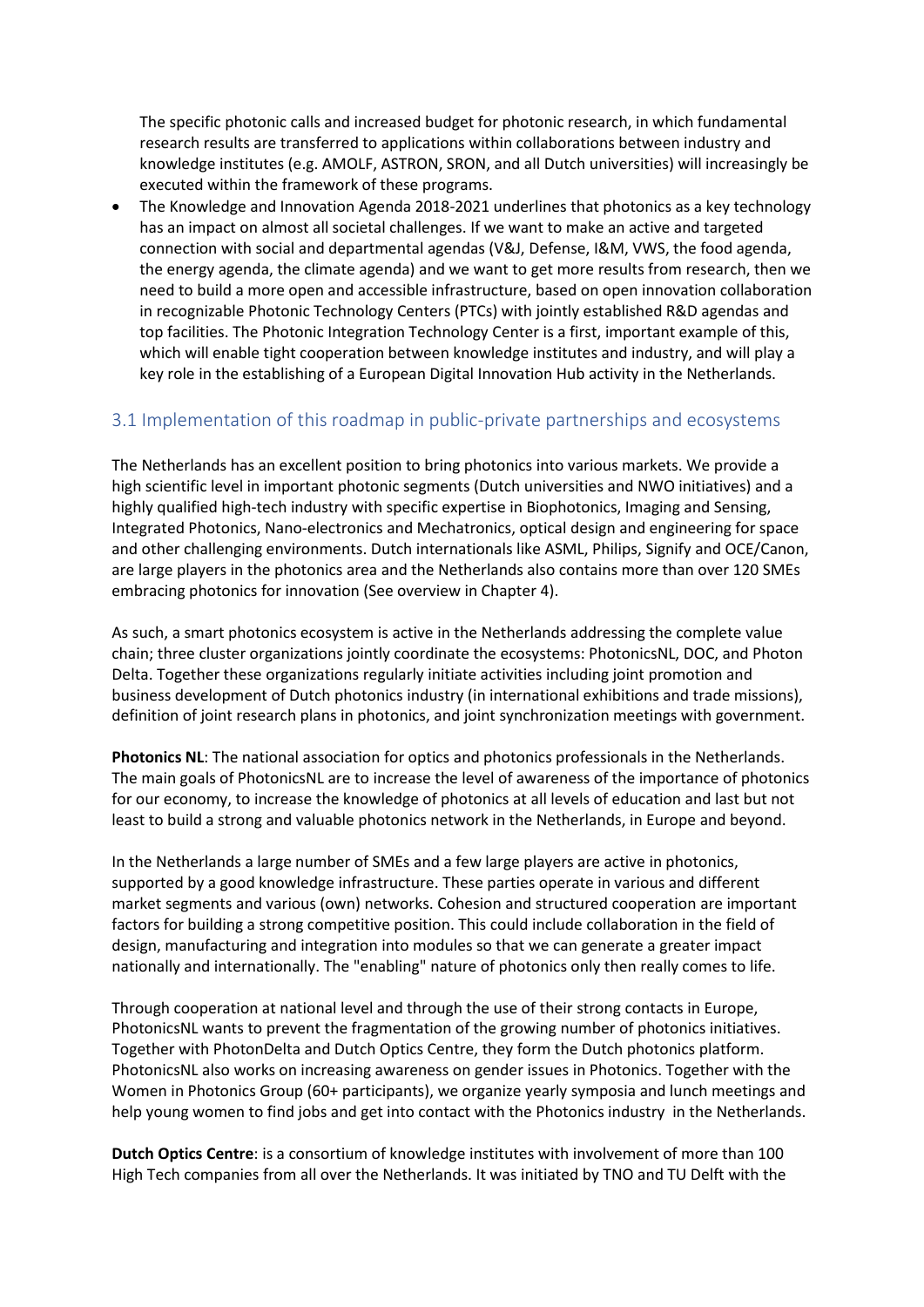aim of boosting Dutch industry in the field of optics and optomechatronics and increasing utilization of Dutch science through joint R&D. The Netherlands is unique in the field of optics and optomechatronics, with a leading position in science and industry. Within the Dutch Optics Centre TU Delft, TNO and other knowledge institutes provide excellent research facilities and team up with a world class manufacturing industry; producing opto-mechanical components for high-precision products like satellites, telescopes, microscopes, and inspection instruments. By joining forces in R&D, developing prototypes and eventually forming product consortia a strong Dutch optomechanical ecosystem is created, generating value for industry and science. This initiative is well aligned with the Dutch government's ambition for large-scale Public-Private Partnerships.

**PhotonDelta** is a growth accelerator for the Dutch integrated photonic sector with the mission to realize a € 1 billion industry in The Netherlands by 2026. To realize this goal, a team of experts actively supports its partners with strategic investments, knowledge and network, resulting in an acceleration of the development and manufacturing of integrated photonics solutions through innovation, reducing time-to-market, and creating economy of scale.

PhotonDelta was initiated in 2016 as an open-innovation project launched by Eindhoven University of Technology, after which it soon expanded its scope to national level with Eindhoven, Twente, Nijmegen and Delft regions, involving companies and public investors in order to form a publicprivate partnership at the end of 2018. During the relatively short period of its existence, PhotonDelta has established itself as a leading innovation hub with a dedicated investment fund of €236 million.

Over the past few years, PhotonDelta has invested considerable amounts of capital and energy into organizing and financing the core of the Dutch integrated photonics supply-chain, ensuring they make it through the valley of death. A number of start-ups have transformed into mature companies, each with their own distinctive technological propositions, setting the foundation of a strong Dutch supply chain that is able to design, manufacture, package and test high quality integrated photonic solutions based on InP as well as TriPleX (SiN) technology, making The Netherlands the obvious choice for companies that are looking to innovate with integrated photonics. This specifically concerns SmartPhotonics, PHIX, LioniX International and component manufacturers EffectPhotonics, SurfiX and Technobis.

Besides supporting SMEs and bigger organizations that are looking to innovate their products with integrated photonics, PhotonDelta also provides startups with the opportunity to join its Startup Studio programme (under development, to be launched in Q4 2020 / Q1 2021). This programme will enable startups to utilize the technological platforms that have been created, as well as a wide range of other services such as seed and growth capital, access to libraries of IP and technological building blocks, access to European network and partners like PhotonicsNL, expert knowledge that has been accumulated through i.e. the creation of customer-driven roadmaps (e.g. IPSR-I, LIDAR, bio-sensing), human capital and recruitment services, and infrastructure i.e. through the Photonic Integration Technology Center (PITC).

**Amsterdam Science Park - ARCNL and AMOLF**: The NWO institute ARCNL is a public-private partnership between VU, UvA, NWO and ASML. They perform fundamental research with a strong application perspective towards breakthrough technologies for EUV lithography. Photonics is a major theme in their work, and they have strong expertise in EUV source development, optical metrology, laser systems, computational imaging, spectroscopy, and optics in general. They collaborate with the adjacent **AMOLF** institute ca. 60 researchers in the Center for Nanophotonics, which addresses nano-optical research questions for imaging and metrology, solid-state lighting, nano-optics for classical and quantum information processing, and solar technologies of the future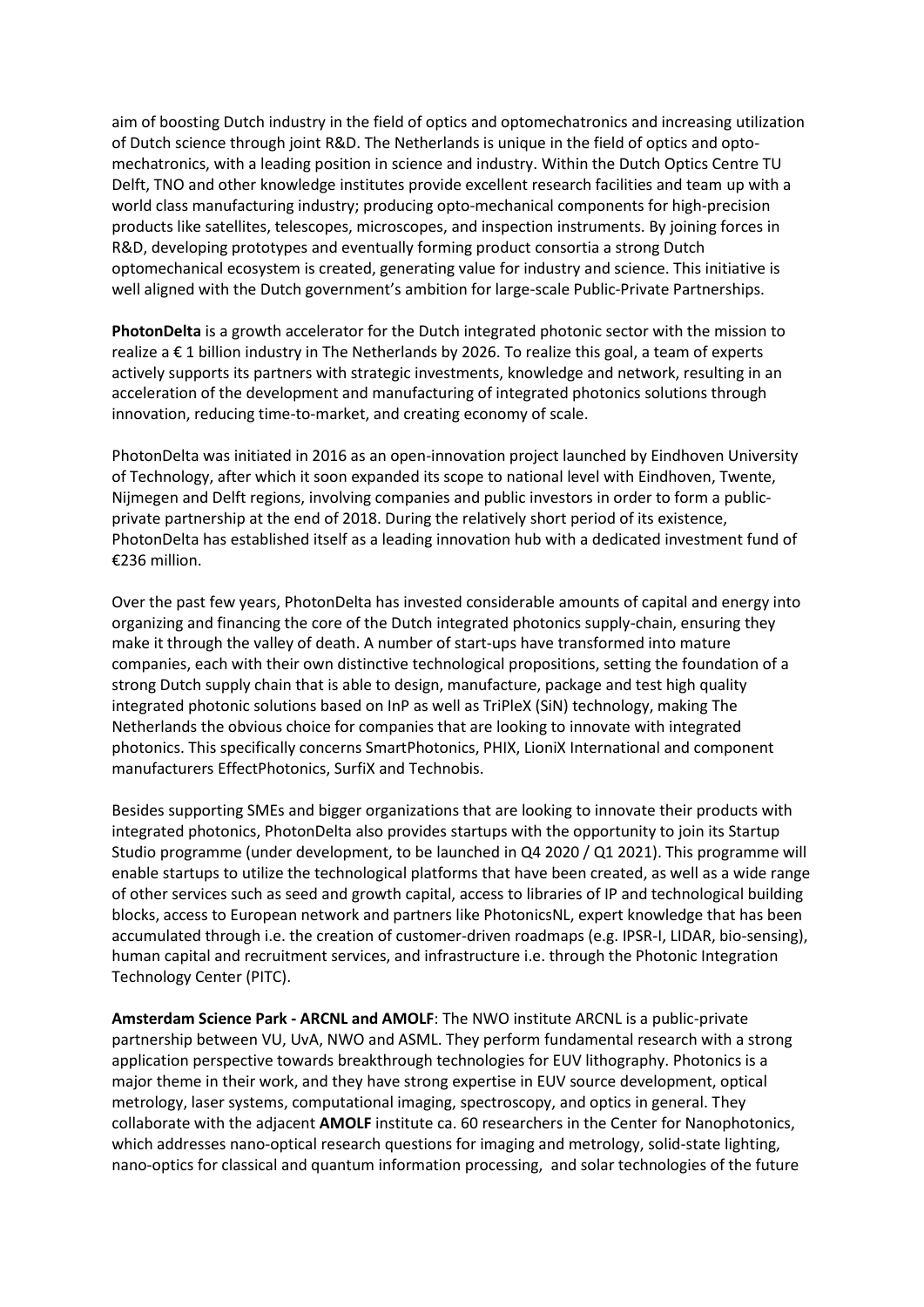(with UvA and TNO, photovoltaics, and with Differ, solar fuels). Optics is a main pillar of the Amsterdam hub of QuantumDelta.

**SOLARLab** The national SOLARLab consortium unites all academic photovoltaics groups and TNO Solar, and coordinates PV research in the Netherlands. It is led by the NWO Focus Group "Light Management in New Photovoltaic Materials" at AMOLF that develops new photovoltaic materials and solar cell architectures with a focus on optimized light capture and conversion. Other NWO focal points working on solar technologies are the Groningen NWO Focusgroup on organic photovoltaics, and the TU/e-DIFFER effort on solar fuels.

**Holst Centre:** is an independent R&D centre created by TNO and IMEC, that develops wireless autonomous sensor technologies and flexible electronics, in an open innovation setting with industry and in dedicated research trajectories. Photonics is central to many of the technology programs including large area flexible (medical) imagers, free form lighting and signage, sensors, virtual reality displays and next generation manufacturing processes.

**IMEC:** has become more important the last few years and has settled good contacts in Wageningen and Nijmegen for societal solutions with their technology. They are offering public private partnerships.

**Solliance** is an initiative to combine forces in research for development of the next generation, thin film solar cells. Solliance was founded 2010 as a joint venture of ECN, TNO, Holst Centre and IMEC, together with the academic partners TU Eindhoven, University of Hasselt, TU Delft, Twente University, Gendt University and Forschungszentrum Jülich. Through joint developments programs with industry, and an application focus, Solliance can play a significant role in global research into the solar technology of the future.

Some Fundamental research centers (not all clusters contain groups from more than one university):

Photonics research at the **MESA+ Institute for Nanotechnology** of the University of Twente has always been a key area of interest. The success of this strategic research orientation was recognized by the establishment of the Applied Nanophotonics (ANP) cluster of the involved MESA+ research groups. This group of over 100 researchers addresses nano-optical research questions collaboratively where possible. ANP researchers currently work on a variety of subjects such as integrated photonics, photonic crystals, complex wavefront shaping, advanced microscopy, photonic manufacturing techniques, quantum photonics, and photonic information processing. Together with industry, knowledge is developed for instance on free-form light scattering, photovoltaics, and for various sensing applications such as in water quality monitoring. The research infrastructure and cleanroom facilities of the MESA+ Nanolab play a pivotal role in ANP's activities.

An important focus is the development of TripleX-based photonic integrated circuits following the generic photonic integration approach pioneered by LioniX International in collaboration with the Nanolab of the University of Twente. The technology is commercially available for both academics and industry through e.g. MPW runs. The University of Twente was also a major partner in setting up the national Photon Delta initiative.

**Integrated Photonics**: represents a major research cluster at TU Eindhoven, with seven research groups and >100 researchers actively involved in fundamental and applied research in materials, devices and systems. An important focus is the development of InP-based photonic integrated circuits following the generic photonic integration approach pioneered at TU/e. This technology is commercially available through Eindhoven-based scale-up SMART Photonics and the EU platform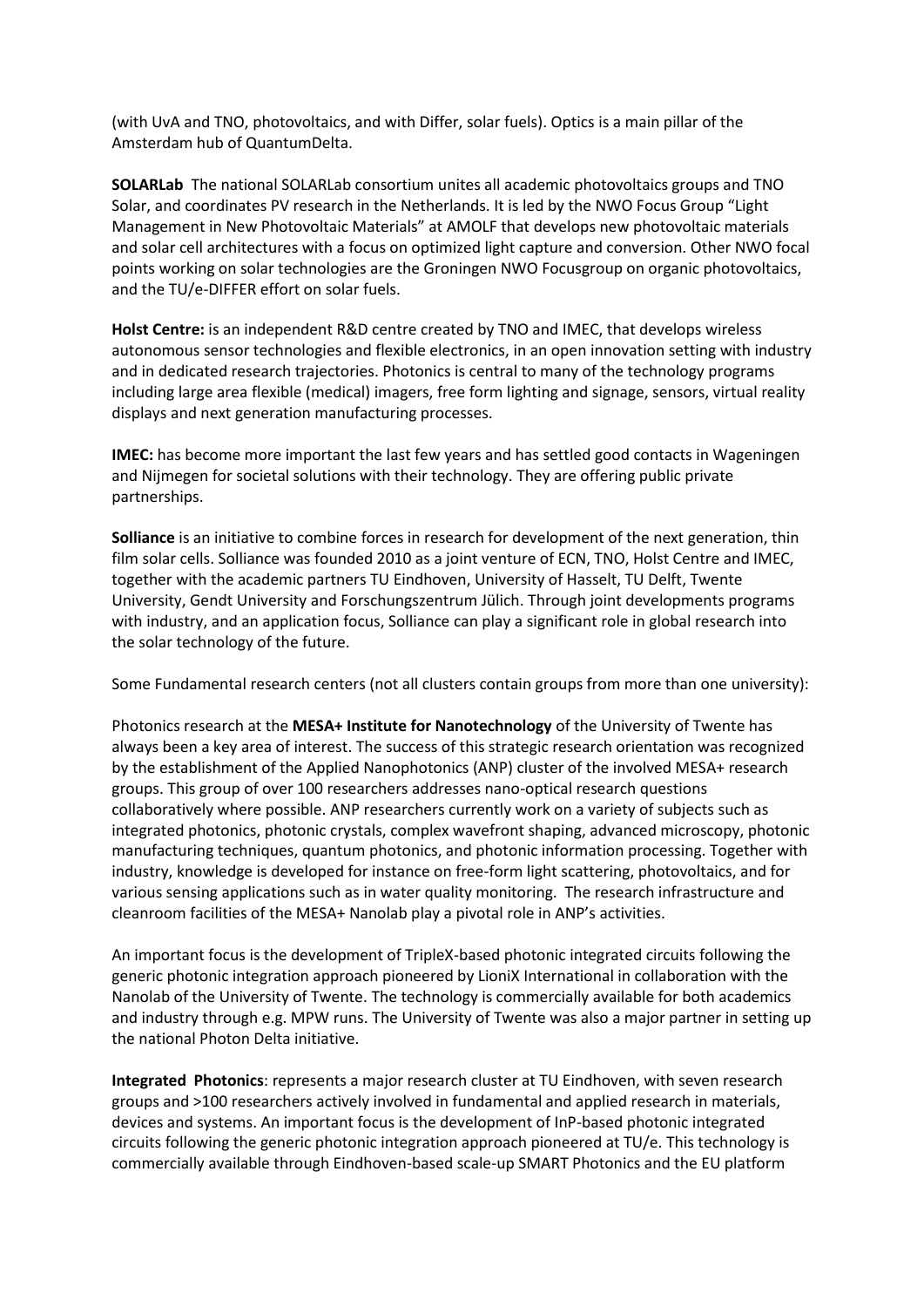JePPIX. TU/e also played a pivotal role in setting up the national PhotonDelta initiative and the Photonic Integration Technology Center.

An important focus is the development of TripleX based photonic integrated circuits following the generic photonic integration approach pioneered by LionX International in collaboration with Mesa lab of University of Twente. The technology is commercially available for both academics and industry through e.g. MPW runs.

**The IEEE Photonic Society Benelux** is a sub-chapter of the international Photonic Society of the IEEE and founded in 1996. The fields of interest are lasers, optical devices, optical fibers, and associated lightwave technology and their applications in systems and subsystems in which quantum electronic devices are key elements. The society is concerned with the research, development, design, manufacture, and applications of materials, devices and systems, and with the various scientific and technological activities which contribute to the useful expansion of the field of quantum electronics and applications.

**Institute for Lasers, Life and Biophotonics** (LaserLaB) in Amsterdam is groundbreaking scientific research based on the interaction of light with matter, spanning from the research on atoms and molecules to the investigation of living cells and tissue and sustainable energy sources. Within LaserLaB, research is conducted in close collaboration between physicists, chemists, biologists and physicians. LaserLaB Amsterdam is hosted at the VU University, with participating research groups at the UvA, AMC and VUmc. LaserLaB is a founding partner of the new imaging center VU University medical imaging center. LaserLaB Amsterdam is part of LASERLAB-Europe, an Integrated Infrastructure Initiative of the European Union, forming a consortium of the 33 major laser centers in Europe

# <span id="page-29-0"></span>3.2 Linkage with other innovation instruments (e.g., public purchasing and risk investment)

The results of the NWO-perspectief and the Industrial Partnership Programs (IPP) of NWO have sustained and strengthened the position of Dutch Photonics in the last years and will do in the years to come. The JePPIX organization assists users around the globe to get access to advanced fabrication facilities for Photonic Integrated Circuits.

NWO has granted and supported the past years various IPP programmes (via Perspectief Programs of TTW, and ENW and via IPP programmes of NWO-Science and NWO-Institutes:

- Free Form Scattering Optics. This program enables high-tech optical devices that contribute to energy efficacy, climate change, internet-of-things, food and water quality and quantity, and security, in the interest of rendering the unstoppable worldwide sustainable urbanization.
- LINX (Lensless imaging of 3D nanostructures using soft-X-rays) programme has started in 2018 and is a collaboration between 5 academic partners and 7 industrial users (budget 4.2 M€). The central theme of this programme is the development of imaging and metrology methods for nano-structures and -devices.
- Synoptic Optics program will use all properties of light for disruptive improvements in instruments concepts with high application potential on societal challenges. Collaboration between 8 knowledge institutes and 13 industrial users (start 2020, budget 4.1 M€, industry contribution of 1.8 M€ in cash + in kind)
- Physics for Nano Lithography (PNL) programme focuses on the fundamental physics involved in current and future key technologies in nanolithography, primarily for the semiconductor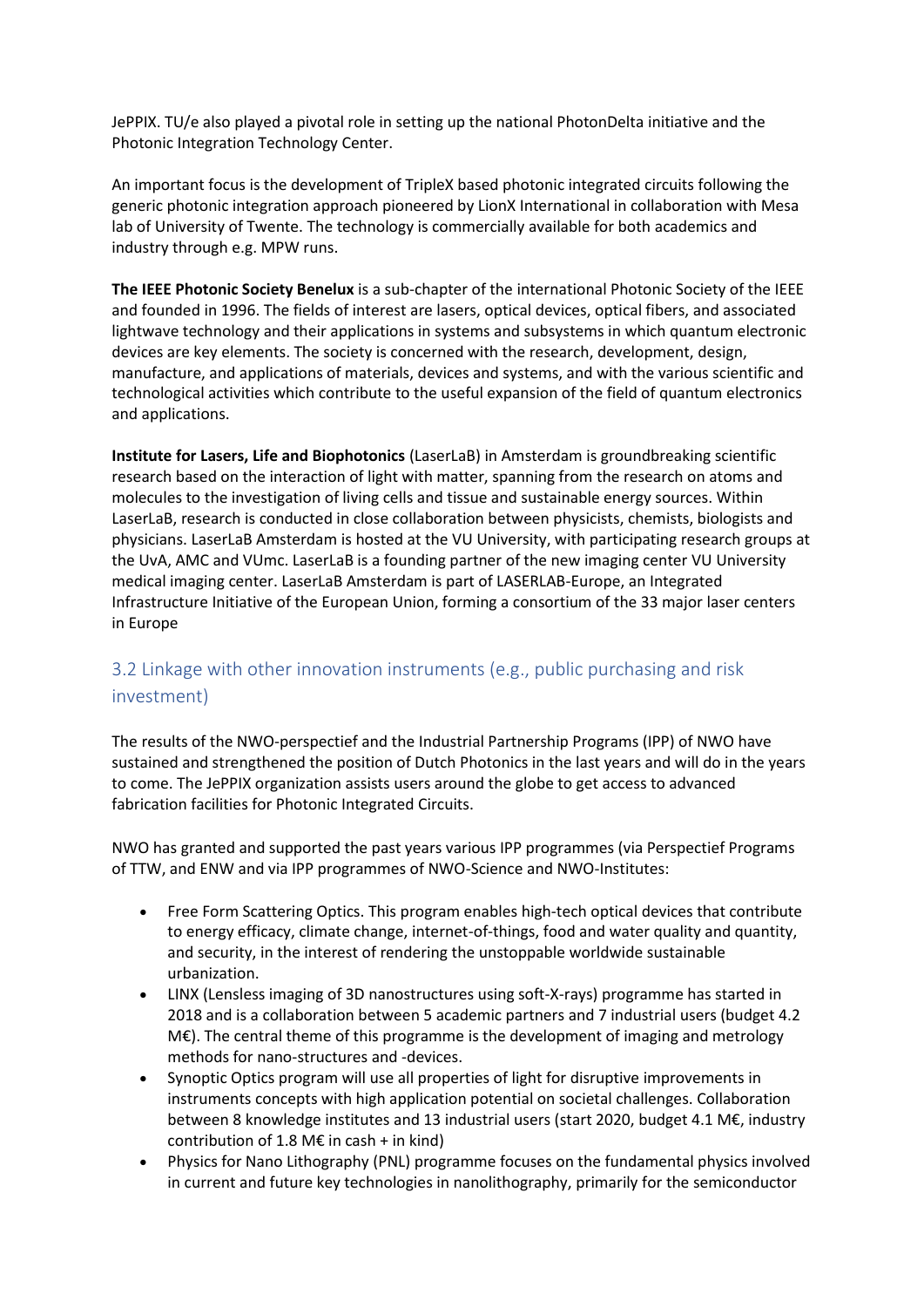industry (budget 9 M€ with equal contributions of 4.5 M€ from NWO and ASML, respectively).

- Nanophotonics for solid-state lighting (NSL) aims at achieving fundamental knowledge required to develop efficient solid-state light sources, a joint effort between AMOLF and Philips (budget: NWO 2 M€, contribution Philips 2 M€ and 0.5 M€ TKI-allowance).
- The Gravitation program "Research Center for Integrated Nanophotonics" (2014-2023, 20 M€) aims at developing groundbreaking integrated photonic technology enabling a strong reduction of the energy footprint of photonic interconnect technologies.

Within NWO the following funding instruments are available for the academic science community: Perspectief (20M€/y), Open Competition (20M€/y), HTSM (9,5M€/y, till 2019), Call Sleuteltechnologie (11M€), Talent incentive Scheme (VI, 150€). Of the projects funded in the technology domain roughly 15-20% has a strong or direct link with photonics:

#### **Valorization**

Next to these research oriented programs, valorization is of great importance because of the risk of not reaching the business with all the exciting photonics technologies. The gap between technologies and business is a well know bottle neck on a European level.

There are generic valorization instruments in use, managed by Dutch Enterprise Agency, NWO and Regional Development Agencies and European Union (SME Instrument). It is best that the technologies use these as much as possible.

- Programs from Dutch Enterprise Agency that give specific attention to small companies, Seed Capital program, Vroege Fase Financiering, Innovatie Krediet.
- PhotonDelta has leveraged the interest by the financial sector in several investment rounds, resulting in multiplications of the initial capital injections committed by PhotonDelta. As a result, there has been an increase in trust in the production promise of the front and back-end foundries.
- Also within NWO there are specific programs for valorization. Next to these academic programs, there are Take-Off (Feasibility studies, early stage routes), and demonstrator (technology development) programs (4M€/y) and possibilities for industrial partnership programs (IPP). A good financing climate is of great importance.
- Also projects like NextPho21 and the future project under Horizon Europe are valorization programs with for example specific Photonics4 workshops with end users in various sectors.

# <span id="page-30-0"></span>3.3 Collaboration in and leverage with European and multi-national policies and programs

Photonics in Europe is positioned in Digital Industry and Space, destination 4. Digital and emerging technologies for competitiveness and fit for the green deal. A second link can be found within Digital Europe, with the development of Digital Innovation Hubs.

**Expected impacts addressed:** #19 (Green), #20 (Data), #21 (Industrial leadership and autonomy), #22 (Digital and emerging enabling technology sovereignty), #23 (Space)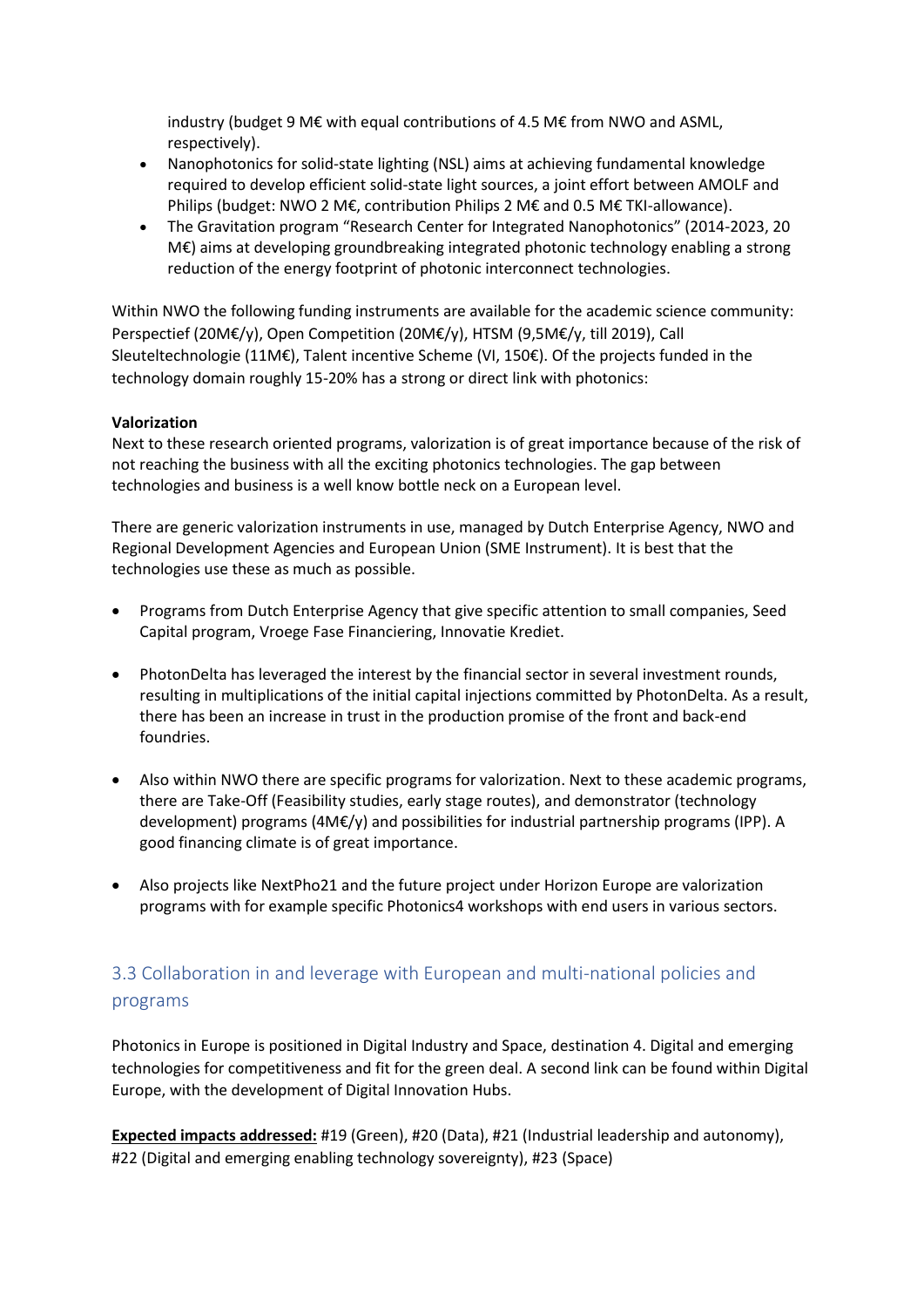**Objective:** establish European technology and data sovereignty and supply chains by developing cutting edge photonics technology platforms and manufacturing of key photonics components and systems to enable the digital and green transformation of the European economy and society.

## **Achievements sought / targets:**

- Foster world leadership in photonics: by incorporating new technology concepts and platforms such as digital photonics, computational 3D imaging, mixed reality, integrated photonics, microand nanophotonics, plasmonics, metamaterials, quantum optics.
- Digitize European Industry: provide critical photonics core technologies to strategic European industry sectors

As digital key enabling technology photonics is synergistic with other technologies and application areas. Thus, close cooperation with other partnerships and Horizon Europe clusters is sought. These include among others Quantum technologies, KDT, Made Europe, AI, data and robotics, Smart Networks and Services, Global competitive space systems, HPC, Smart Farming, Towards zeroemission road transport, Clean aviation.

# <span id="page-31-0"></span>4. Partners and process

# <span id="page-31-1"></span>4.1 Partners in this roadmap from industry, science, departments, regions and cities

Over the last years more than 200 Dutch industrial and scientific partners, active in Photonics, have been requested to provide input to this roadmap. Many thanks to these photonics colleagues for providing us with their views and knowledge, in random order.

Paul Schuddeboom (NWO), Andre Fiore (TU/e), Oded Raz (TU/e - IPI), Wilbert IJzerman (Signify), Kevin Williams (TU/e), Frans Harren (RU), Ron van der Kolk (PhotonicsNL), Martijn Heck (TU/e), Stefan Witte (ARCNL), Ton van Leeuwen (UVA AMC), Silke Diedenhofen (NWO), Petra Wicherink (PhotonicsNL), Femius Koenderink (AMOLF), Ewit Roos (PhotonDelta), Roland Kuijvenhoven (Te Lintelo Systems), Urs Staufer (TUD), Theo Rasing (RU), Silvania Pereira (TUD), Bart de Boer (Delta Diagnostics), Sonia Garcia Blanco (UT), Eddy Schipper (RVO), Jelmer Renema (QuiX), Bart Snijders (TNO/DOC), Hans van den Vlekkert (LioniX, QuiX), Pepijn Pinkse (UT, MESA+, ANP), Eric de Leeuw ( Diamond Kimberlit ), Benno Oderkerk ( Avantes ), Martin vd Mark/ Jean Schleipen ( Philips ), Klaas Jan Damstra (Grass Valley), Kees van den Bos ( Hukseflux ), Jan Boers (Dino-Lite), Stefan Bäumer (TNO), Pieter Kramer (Laser 2000), Gerlas van de Hoven (Genexis), Hans Naus (Camlin Technologies), Jeroen Wehmeijer (Lambert Instruments), Willem Hoving ( Anteryon ), Christoph Keller (Leiden University), Paul Urbach (TUD), Babette Bakker (TNO), Allard Mosk (Utrecht University), Huub Salemink (Radboud / TUD), Marnix Tas (Sioux CCM), Marco Beijersbergen (Cosine), Egbert-Jan Sol (Smart Industry), Hugo de Haan (Innophysics.nl), Michel Verhaegen (TUD), Remco Nieuwland (SOMNI), Marco Snikkers (Ocean Insight)

# <span id="page-31-2"></span>4.2 Process followed in creating and maintaining this roadmap (with role of SME)

The first original version (2012) of this roadmap was made based on a large number of contributions from industry, academia and institutes, including SMEs. The 2015 version was based upon the original as well as the 2013 and 2014 updates.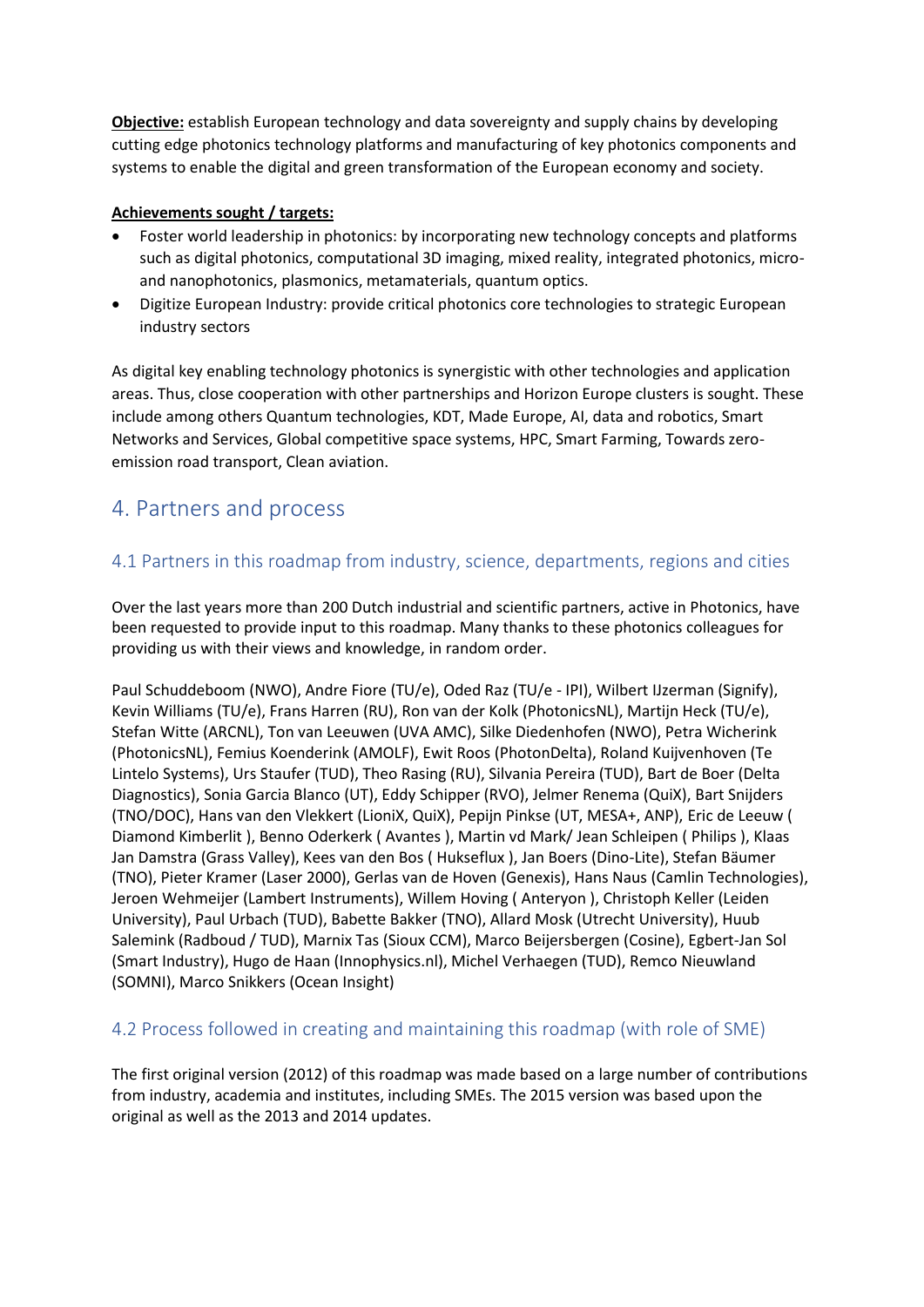Parallel to updating the 2015 version of the HTSM photonics roadmap, a Strategic Research Agenda was prepared in the framework of an EU CSA project "Innopho21" in which the Photonics Cluster Netherlands (today called PhotonicsNL) was a partner.

In 2018 the update of the photonics roadmap has been set up based on the Societal Challenges, as described by the Dutch Top Sectors.

In 2020, the update of the Photonics Roadmap is based on the 2018 version and the new set of Societal Challenges, as described by the Dutch Top Sector.

The editing of this roadmap is coordinated by PhotonicsNL – Ron van der Kolk and Petra Wicherink, Dutch Optics Centre / TNO – Bart Snijders, NWO ENW – Silke Diedenhofen, NWO TTW - Paul Schuddeboom, Eddy Schipper (RVO) and Hans van den Vlekkert (LioniX International), in collaboration with many others. A set of recent Dutch, European and global documents on Photonics has been used as reference (see footnotes).